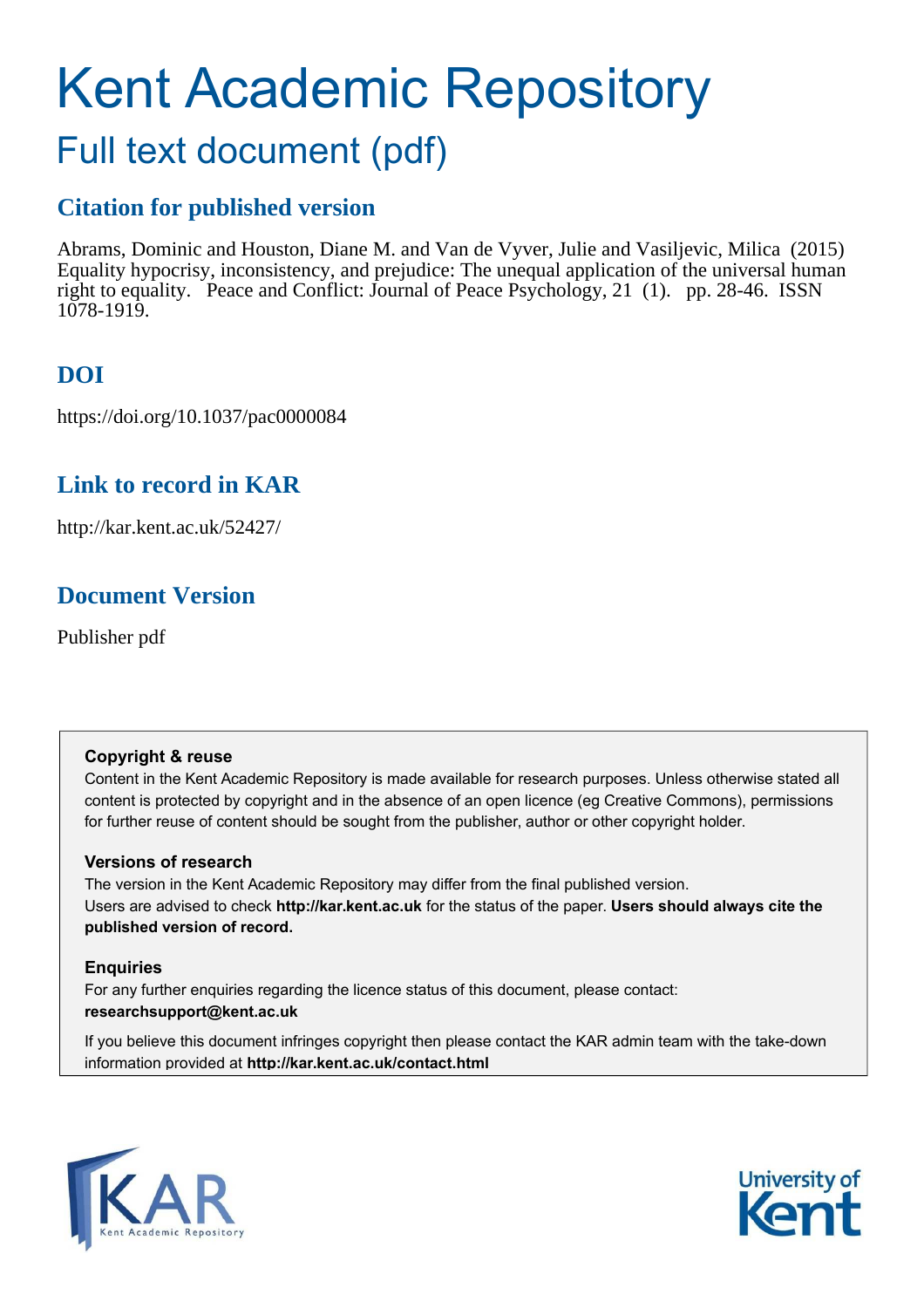### **THIS ARTICLE HAS BEEN CORRECTED. SEE LAST PAGE**

Peace and Conflict: Journal of Peace Psychology © 2015 The Author(s)

## Equality Hypocrisy, Inconsistency, and Prejudice: The Unequal Application of the Universal Human Right to Equality

Dominic Abrams, Diane M. Houston, and Julie Van de Vyver University of Kent

Milica Vasiljevic University of Kent and University of Cambridge

In Western culture, there appears to be widespread endorsement of Article 1 of the Universal Declaration of Human Rights (which stresses equality and freedom). But do people really apply their equality values equally, or are their principles and application systematically discrepant, resulting in equality hypocrisy? The present study, conducted with a representative national sample of adults in the United Kingdom ( $N = 2,895$ ), provides the first societal test of whether people apply their value of "equality for all" similarly across multiple types of status minority (women, disabled people, people aged over 70, Blacks, Muslims, and gay people). Drawing on theories of intergroup relations and stereotyping we examined, relation to each of these groups, respondents' judgments of how important it is to satisfy their particular wishes, whether there should be greater or reduced equality of employment opportunities, and feelings of social distance. The data revealed a clear gap between general equality values and responses to these specific measures. Respondents prioritized equality more for "paternalized" groups (targets of benevolent prejudice: women, disabled, over 70) than others (Black people, Muslims, and homosexual people), demonstrating significant inconsistency. Respondents who valued equality more, or who expressed higher internal or external motivation to control prejudice, showed greater consistency in applying equality. However, even respondents who valued equality highly showed significant divergence in their responses to paternalized versus nonpaternalized groups, revealing a degree of

DOMINIC ABRAMS holds a PhD and is a professor of social psychology and the director of the Centre for the Study of Group Processes (CSGP) at the School of Psychology, University of Kent. He is co-director of the European Research Group on Attitudes to Age (EURAGE) and co-editor of the journal *Group Processes and Intergroup Relations*. His research interests include prejudice and prosociality, social identity, intergroup and intragroup processes, social development, stereotype threat, and societal attitudes to aging and social change.

DIANE M. HOUSTON holds a PhD and is a professor of psychology and dean of the Graduate School of the University of Kent. Her research interests include processes of discrimination, gender role attitudes, women's work participation, and educational achievement.

JULIE VAN DE VYVER holds an MSc and is an ESRC CASE PhD student working collaboratively with the charity People United. Her research interests are the role of emotions in prosociality, the development of group dynamics, and the application of methods to reduce prejudice.

MILICA VASILJEVIC holds a PhD and is a research associate at the Behaviour and Health Research Unit, University of Cambridge. Her research interests include interethnic conflict and forgiveness, intergroup attitudes, and the relationship between social structure and social cohesion. Her current research focuses on the design and implementation of social-cognitive interventions to change people's attitudes and behaviors.

THIS RESEARCH WAS SUPPORTED by the Women and Equality Unit and the Economic and Social Research Council (ES/J500148/1). We are grateful to AgeUK the Equality and Human Rights Commission, NATCEN, Amy Cuddy, Susan Fiske, and colleagues at CSGP for contributions to discussions and consultation in the preparation for the research.

This article has been published under the terms of the Creative Commons Attribution License (CC-BY, [http://creativecommons](http://creativecommons.org/licenses/by/3.0/) [.org/licenses/by/3.0/\)](http://creativecommons.org/licenses/by/3.0/), which permits unrestricted use, distribution, and reproduction in any medium, provided the original author and source are credited. Copyright for this article is retained by the author(s). Author(s) grant(s) the American Psychological Association the exclusive right to publish the article and identify itself as the original publisher.

CORRESPONDENCE CONCERNING THIS ARTICLE should be addressed to Dominic Abrams or Diane M. Houston, Centre for the Study of Group Processes, School of Psychology, University of Kent, UK 1227 827475. E-mail: [d.abrams@kent.ac.uk](mailto:d.abrams@kent.ac.uk) or [D.M.Houston@kent.ac.uk](mailto:d.abrams@kent.ac.uk)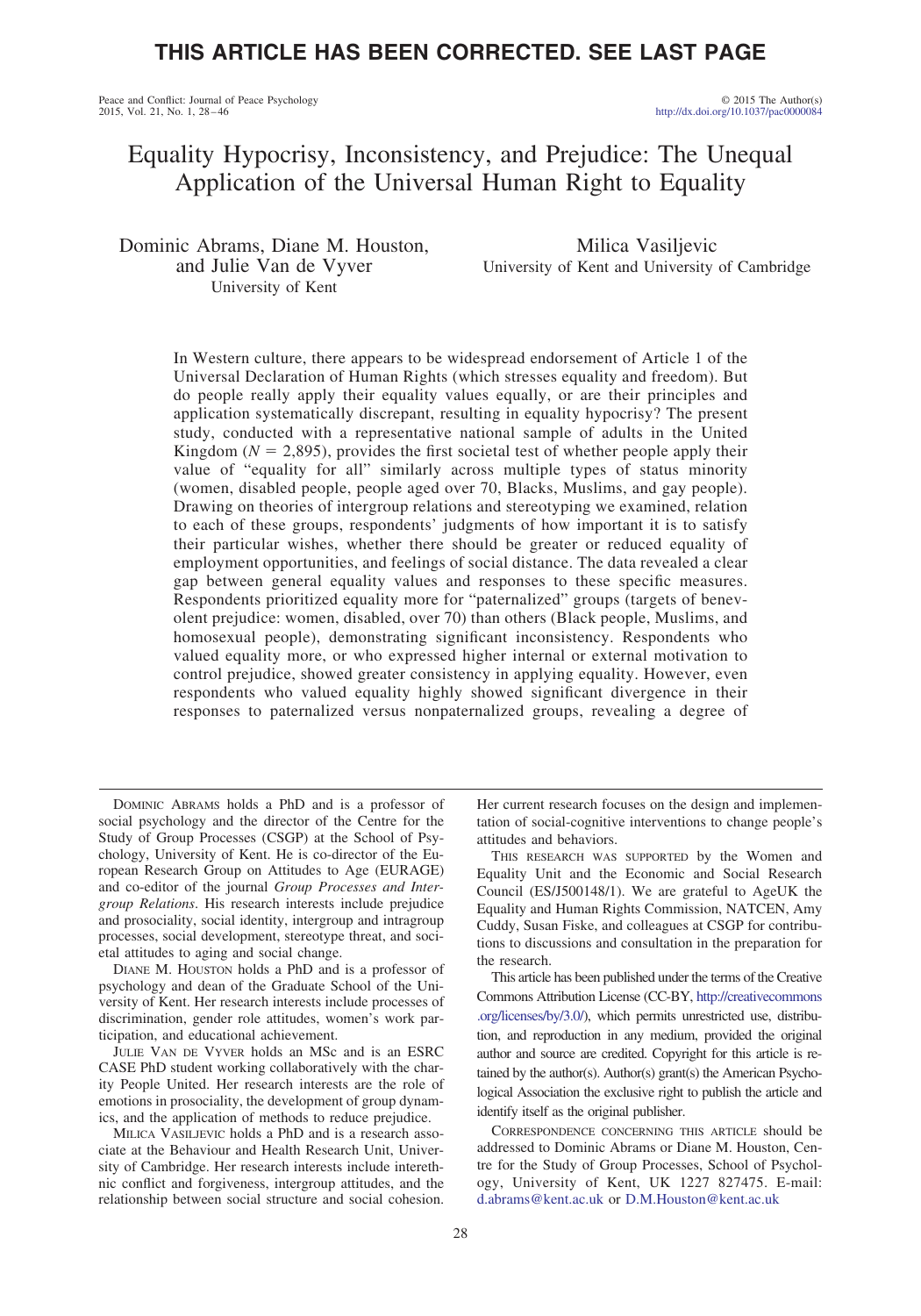hypocrisy. Implications for strategies to promote equality and challenge prejudice are discussed.

*Keywords:* equality, human rights, prejudice, values

I have a dream that one day this nation will rise up, live out the true meaning of its creed: "We hold these truths to be self-evident, that all men are created equal."

—*[Martin Luther King, Jr. \(1963\)](#page-17-0)*

The very first article in the Universal Declaration of Human Rights (UDHR) adopted by the General Assembly of the United Nations Organization in 1948 states that "All human beings are born free and equal in dignity and rights. They are endowed with reason and conscience and should act toward one another in a spirit of brotherhood." Yet, Martin Luther King Jr.'s dream of equality is far from fulfilled. In this article, we consider how and why people may espouse equality as an important principle, yet not apply that principle equally to all groups. We report an empirical test of this phenomenon using a nationally representative survey of nearly 3,000 adults in the United Kingdom.

#### **Universal Conceptualization of Human Rights**

Fifty years after the adoption of the UDHR, Willem Doise formally theorized and tested the existence of social representations of human rights. For example, across four cultures (Costa Rica, France, Italy, and Switzerland), [Clémence, Doise, de Rosa, and Gonzalez](#page-16-0) [\(1995\)](#page-16-0) demonstrated remarkable convergence in the understanding of what constitutes violations of human rights (see also [Doise,](#page-17-1) [2002\)](#page-17-1). In a more comprehensive test, Doise and colleagues asked participants from 35 countries to evaluate the 30 articles of the UDHR [\(Doise, Spini, & Clémence, 1999\)](#page-17-2). The structure of the different rights was remarkably convergent across cultures, and closely resembled the original structure presented by the French jurist, Renée Cassin at the United Nations General Assembly in 1948.

In several studies, Doise and colleagues showed that people's commitment to these principles is related to their wider values. For example, people who value universalism and self-

transcendence are more likely to be involved with human rights issues and to believe that governments are not doing enough to protect human rights. In contrast, those who value conservatism and endorse right-wing political ideologies favor restricting individual rights to guarantee the functioning of society [\(Doise et](#page-17-2) [al., 1999;](#page-17-2) [Spini & Doise, 1998\)](#page-18-0). Moreover, they tend to endorse the power of governments and other institutions to decide upon the distribution of human rights [\(Moghaddam & Vuksanovic,](#page-18-1) [1990\)](#page-18-1).

#### **Human Rights as a Function of Intergroup Relations**

In addition to these individual differences in conceptualizations of human rights, intergroup relations research suggests that support for human rights may depend on power and status relations between groups. For example, research has shown that intergroup ideologies such as social dominance orientation (SDO) and right-wing authoritarianism (RWA) negatively affect human rights support (e.g., [Cohrs, Maes,](#page-17-3) [Moschner, & Kielmann, 2007;](#page-17-3) [McFarland &](#page-18-2) [Mathews, 2005;](#page-18-2) [Stellmacher, Sommer, &](#page-18-3) [Brähler, 2005\)](#page-18-3). People high in SDO prefer hierarchical (rather than egalitarian) relations between social groups, while the opposite is true for people low in SDO [\(Pratto, Sidanius, Stall](#page-18-4)[worth, & Malle, 1994\)](#page-18-4). Similarly, people high in RWA tend to be less favorable toward according the same rights to all groups. This is because people high in RWA believe this would allow unwarranted means of social control to socially subordinate groups (e.g., religious minorities).

There are also differences between minority and majority groups' emphasis on people's *rights* versus people's *duties*. Specifically, members of minority or low power groups give higher priority to their personal rights, whereas members of majority or high power groups give higher priority to the duties that low power groups need to enact [\(Moghaddam & Riley,](#page-18-5) [2005\)](#page-18-5). Moghaddam and Riley argue that such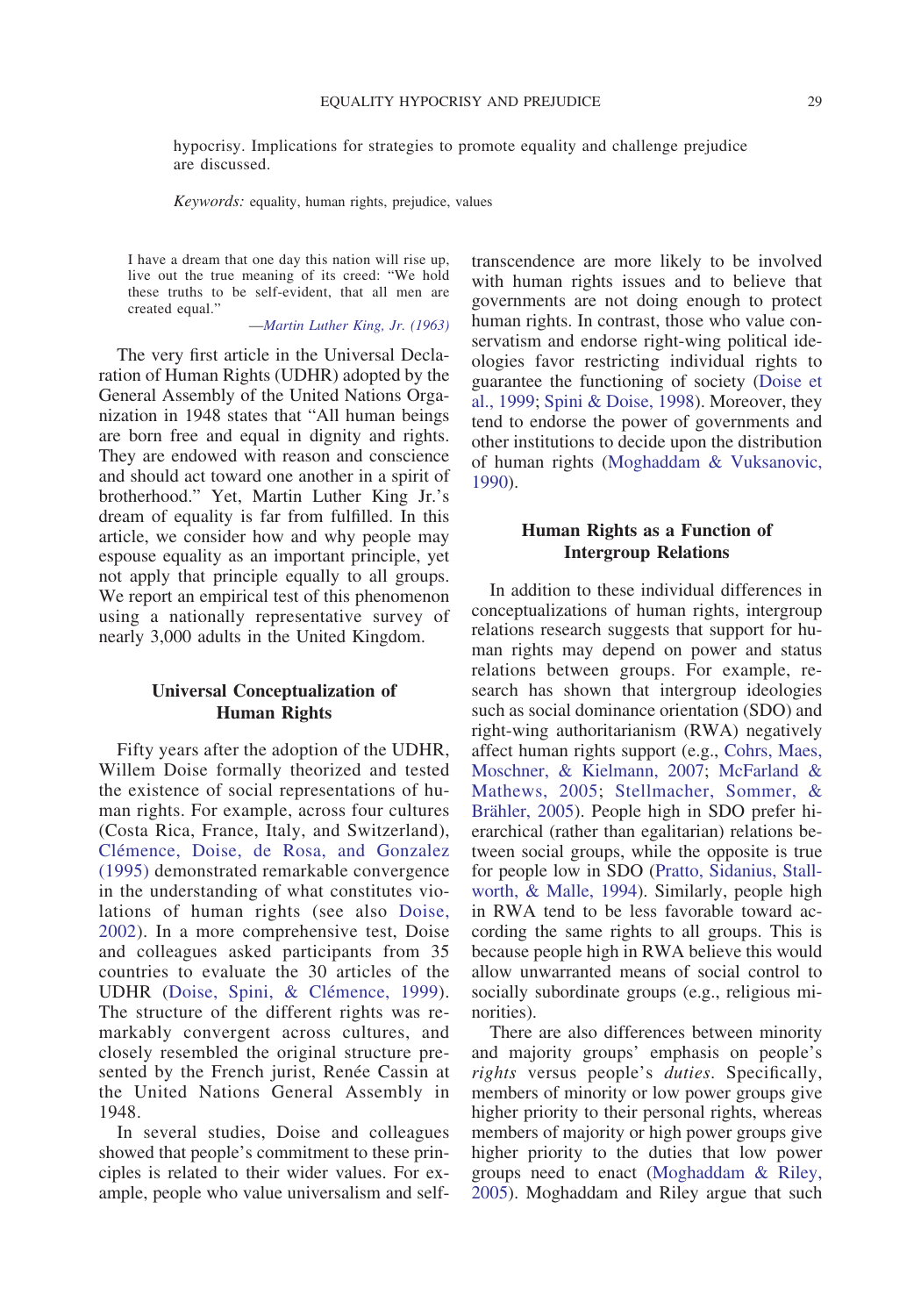divergence was evident during the U.S. civil rights and women's rights movements, whereby these minority groups highlighted their human rights, whereas majority groups focused on the duties of these minorities (e.g., to obey the law, at that time restricting the minorities' rights).

Similarly, [Azzi \(1992\)](#page-16-1) demonstrated that participants who belonged to, or were primed to identify with, a minority ethnic group were more likely to advocate equal distribution of procedural resources (i.e., political power) between a simulated ethnic minority and majority group. Conversely, participants who belonged to, or were primed to identify with, a majority ethnic group were more likely to advocate a proportional distribution of procedural resources.

In line with these findings, [Louis and Tay](#page-18-6)[lor \(2005\)](#page-18-6) advocated a relativist advocated of human rights, highlighting that affordance of rights varies across contexts, time, the social groups people belong to, and the social identities they espouse. People interpret human rights relative to their ingroup, and so the interpretation is affected by the group's status position within the societal hierarchy (see also [Worchel, 2005\)](#page-18-7).

The picture is rendered more complex when we consider that people typically have multiple group-based identities, hence more than one ingroup [\(Crisp & Hewstone, 2007\)](#page-17-4). By implication, people also have multiple outgroups toward whom their endorsement of human rights may also vary. This suggests that inconsistency in rights endorsements could arise because different ingroup-outgroup relationships involve different frames of comparison.

#### **Compatibility of Universalist and Relativist Approaches**

It seems to us that the universalist [\(Doise et al.,](#page-17-2) [1999\)](#page-17-2) and relativist [\(Louis & Taylor, 2005;](#page-18-6) [Worchel, 2005;](#page-18-7) cf. [Kymlicka, 2001\)](#page-17-5) positions can be reconciled. There could be a universal conceptualization of human rights, but these principles can be applied differently due to the hierarchical nature of human societies, and the intergroup relations they embody. Therefore, we consider that people's endorsement of the value of equality may not translate into application to specific groups, because social identities, power hierarchies, and ingroup norms come into play, all of which might place greater value on some groups than others.

#### **Defining Equality Hypocrisy**

Empirically, individuals in Western societies generally support the abstract goal of human rights. For example, in 2002, poll results showed that 90% of Americans rated human rights as a goal that is *very important* or *somewhat important* (Chicago Council on Foreign Relations, 2002, cited in [McFarland](#page-18-2) [& Mathews, 2005\)](#page-18-2). McFarland and Mathews argue that this may reflect social desirability concerns because endorsement of rights is an essential part of North American, and more generally Western, ideology. The researchers found that when comparing people's preference for human rights versus national selfinterest goals, "promoting and defending human rights in other countries" was ranked only as 12th out of 15 goals. This reveals that individuals may preach human rights more than they are prepared to practice them, at least when choosing between the importance of global rights versus national priorities.

[Staerklé and Clémence \(2004\)](#page-18-8) explored inconsistency between values and application in two schools in Switzerland. Adolescents who valued human rights highly judged sanctions that violated human rights to be less acceptable when applied to a murderer than to a pedophile rapist, when applied to a thief than to a drug dealer, and when applied to "handicapped" children rather than to immigrant children. In studies using minimal groups, [Maio, Hahn, Frost, and Cheung \(2009\)](#page-18-9) showed that varying the situational salience of equality values could also affect whether they were applied to resource distribution between groups.

Support for the human right to equality logically implies support for equality for everyone regardless of their race, gender, religious affiliation, sexual orientation, age, and physical ability. Despite evidence that many people agree with the notion that all human beings should be treated equally, research on intergroup prejudice leads us to expect that, when asked more concretely, people will differentiate which groups most "deserve" these rights, thereby revealing equality hypocrisy. Specifically, equality hypocrisy occurs when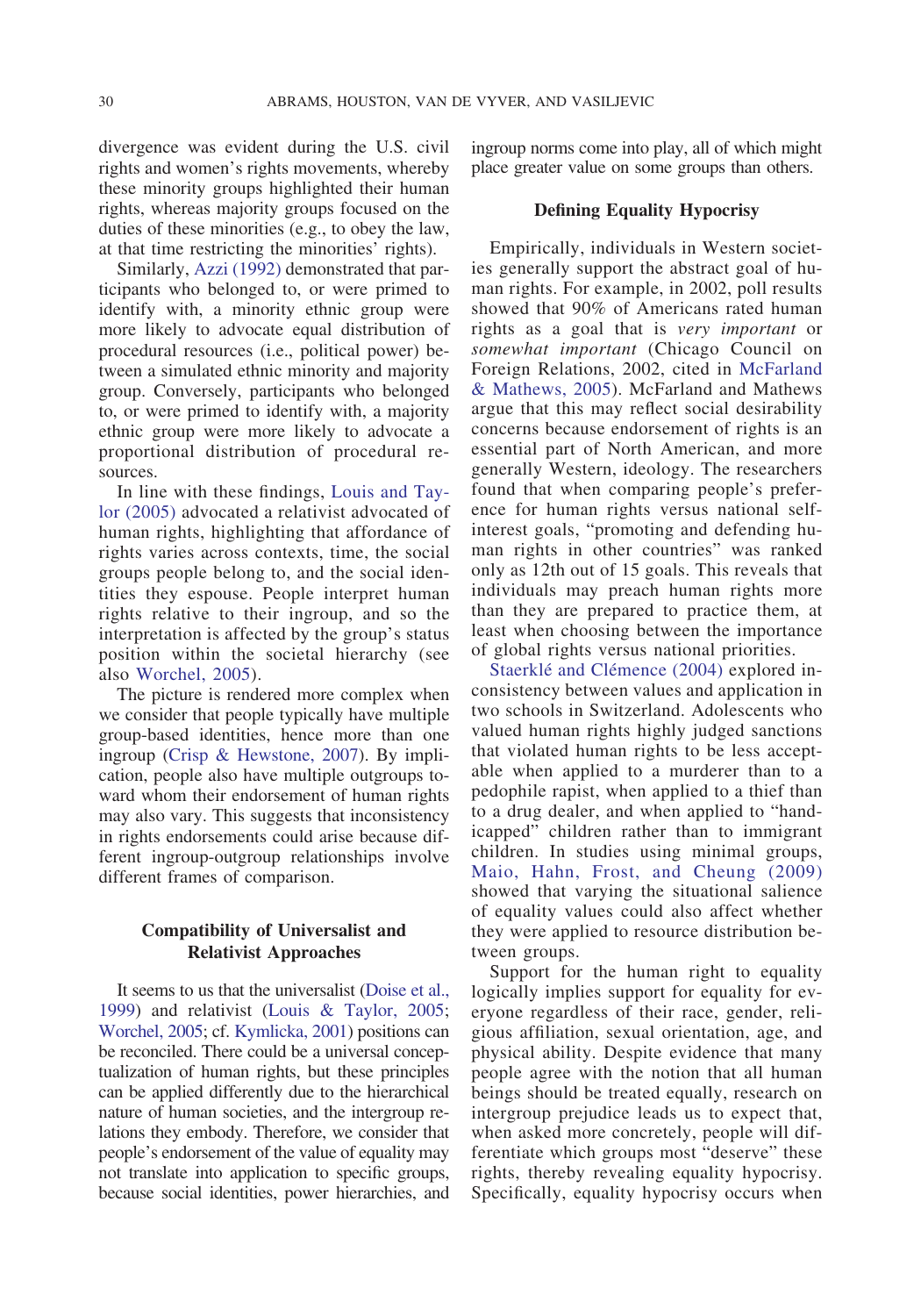people express strong support for equal rights for *all*, but then differentially favor equal rights for some groups above those of others. We believe that equality hypocrisy is inherent in many, possibly all societies. The present study explores its forms and possible influences in the United Kingdom—a country that is usually regarded as relatively modern, progressive and liberal.

#### **Intergroup Prejudice**

Intergroup relations research has long established that people are prone to express ingroup bias, and that this might result from ingroup commitment [\(Brewer, 1999\)](#page-16-2), intergroup competition [\(Sherif, 1966\)](#page-18-10) or the motivation to selfenhance and establish positive ingroup distinctiveness by evaluating ingroups more favorably than outgroups [\(Tajfel & Turner, 1979\)](#page-18-11). People's ingroup commitment might simply mean that they view all outgroups as less deserving than the ingroup. Potential intergroup competition may motivate people to deny equality to groups that are viewed as competing with the ingroup (either ideologically or materially). Moreover, people may garner positive ingroup distinctiveness, self-esteem and competitive superiority by ensuring that lower status groups are not afforded the same "rights" as a majority ingroup. Although these ideas have been tested with regard to single specific outgroups (see [Abrams, 2015;](#page-16-3) [Dovidio & Gaertner, 2010;](#page-17-6) [Hewstone, Rubin, & Willis, 2002\)](#page-17-7), there does not appear to be any existing research that shows whether people apply ingroup preference when they apply their values in the context of *multiple* outgroups, or whether the type of outgroup would necessarily affect how they apply the value of equality. This is surprising given that most people live in societies that do present multiple outgroup categories.

#### **Motivations to Control Prejudice**

Research has shown that the personal and social motivations to control prejudice strongly predict its expression toward specific outgroups (e.g., [Butz & Plant, 2009;](#page-16-4) [Crandall & Eshle](#page-17-8)[man, 2003;](#page-17-8) [Devine & Monteith, 1993;](#page-17-9) [Gon](#page-17-10)[salkorale, Sherman, Allen, Klauer, & Amodio,](#page-17-10) [2011;](#page-17-10) [Plant & Devine, 2009\)](#page-18-12). People who are high in internal motivation to control prejudice show lower prejudice in public as well as pri-

vate contexts. This is because they want to be free of prejudice [\(Plant & Devine, 2009\)](#page-18-12). People low in internal motivation but high in external motivation to control prejudice only show lower prejudice in public, but not in private, contexts. This is because they want to be seen as unprejudiced, but not necessarily to be free of it [\(Plant & Devine, 2009\)](#page-18-12). For example, [Legault,](#page-17-11) [Gutsell, and Inzlicht \(2011\)](#page-17-11) showed that, compared to a control condition, when people were primed with autonomous motivation to regulate prejudice (i.e., internal motivation) they showed less explicit and implicit prejudice whereas when primed with the societal requirement to control prejudice (i.e., external motivation) they expressed more explicit and implicit prejudice.

Although motivation to control prejudice is compatible with advocacy of equality, and although a liberal interpretation of such motivation is that it is consistent with a free and fair society, these concepts are not necessarily synonymous. For example, it is possible to envisage that someone could be unconcerned about their own prejudice but still advocate the principle of equality for all, perhaps for religious, moral, or material reasons. Moreover, it is plausible that someone who is highly motivated not to be prejudiced could still be perfectly willing to accept that society should tolerate inequality. Finally, someone whose primary concern is not to appear prejudiced may be motivated either because they value equality or because they prefer inequality but do not wish to be seen to do so. Whether these motivations to control prejudice similarly affect the ascription of rights to different types of group, and whether they do so independently of equality values, are interesting and unexplored questions in both intergroup relations and human rights research.

#### **Minority Groups**

Why might we expect uneven affordance of equality to different minority groups? Different societal groups are perceived and stereotyped differently. Seminal work by Fiske and colleagues [\(Fiske, Cuddy, Glick, & Xu, 2002\)](#page-17-12) in the United States demonstrated that groups are evaluated along two primary characteristics: warmth and competence. The combination of these two primary characteristics gives rise to the perceived stereotypicality of groups and to differential qualities of prejudice. Thus, groups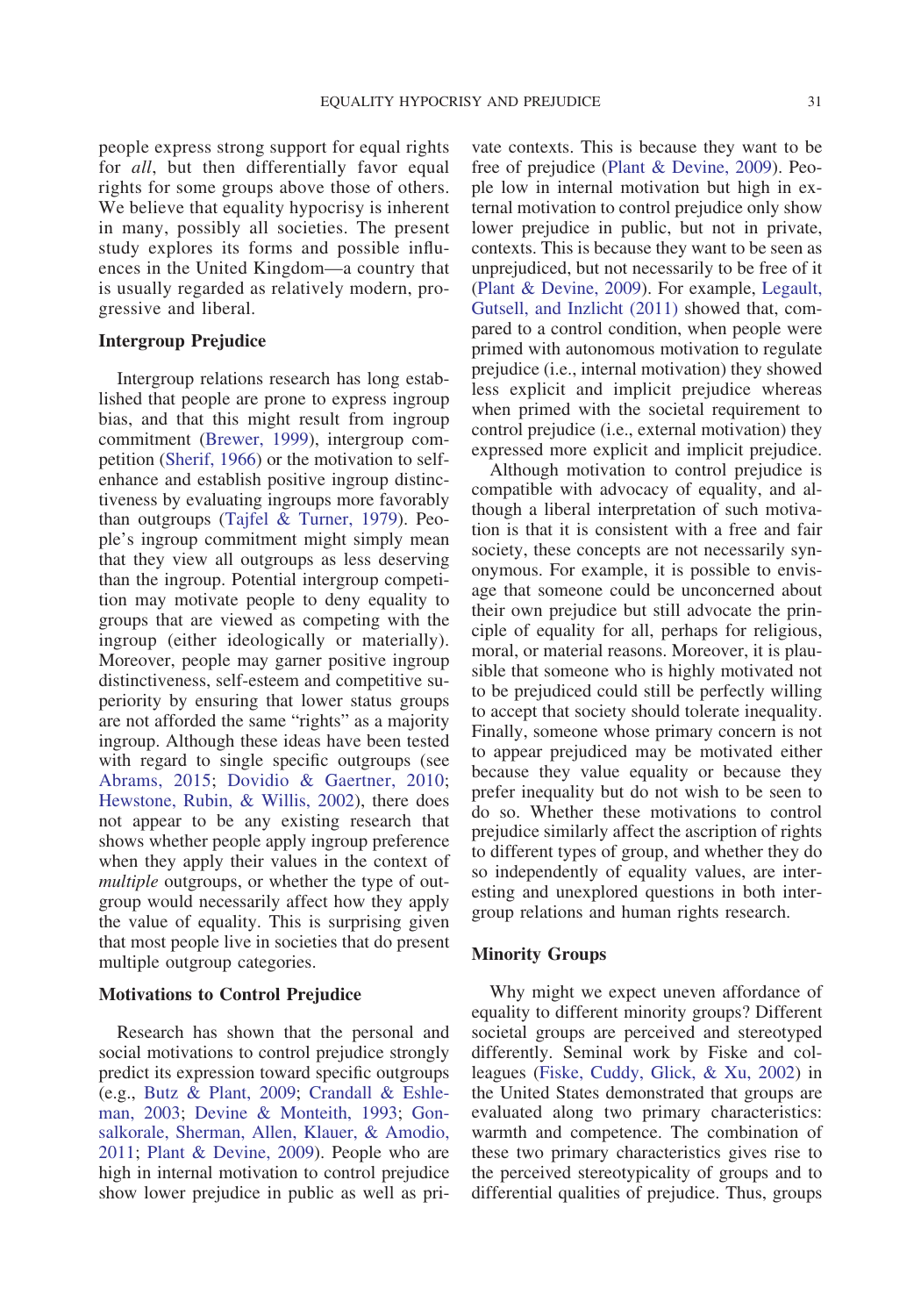that are seen as high in warmth and low in competence are more likely viewed with pity and to suffer so called benevolent, or *paternalistic* prejudice (e.g., the "elderly," "housewives," "disabled," and "blind" people). Groups that are considered low in warmth but high in competence are on the receiving end of envy and envious prejudice (e.g., the "rich," "Asian," "Americans," "Jews," men). Groups that are considered low in both competence and in warmth elicit contempt (e.g., the "poor," "welfare recipients," "Hispanics"), and groups that are considered high in competence and in warmth elicit admiration; these are often majority status ingroups (e.g., "Christians," "middle class," "White people," "students"). Of course, there are various blends of moderate levels of these qualities, forming a middle cluster. In the United States these include "migrant workers," "gay men," "Arabs," "Muslims," "blue-collar workers," and "southerners" [\(Cuddy, Fiske, &](#page-17-13) [Glick, 2007;](#page-17-13) [Fiske et al., 2002\)](#page-17-12). Numerous studies have demonstrated that different groups are evaluated in terms of the warmth-competence stereotype dimensions, which in turn informs people's emotional and behavioral reactions toward these groups (e.g., [Cuddy & Fiske, 2002;](#page-17-14) [Cuddy et al., 2007;](#page-17-13) [Glick & Fiske, 2001\)](#page-17-15). Cross-cultural examinations have also supported the four clusters of stereotype content related to specific groups (see [Fiske & Cuddy,](#page-17-16) [2006;](#page-17-16) [Cuddy et al., 2009\)](#page-17-17).

#### **The Present Research**

For the purposes of this research we examine whether participants assign the human right of equality differentially to different status minorities as a function of the evaluative implications of stereotypes associated with these groups. We expect status minority groups that are known to be stereotyped as warmer but less competent (hence paternalized) will be judged differently from status minorities that are stereotyped as colder, or potentially more threatening (hence not paternalized).

#### **Policy Context**

In 2005, the U.K. Labour government prepared to merge the roles of distinctive commissions (e.g., Commission for Racial Equality, Disability Rights Commission, Equal Opportunities Commission) with those of other NGOs representing age, sexuality and religion under the umbrella of a new Equality and Human Rights Commission. To better understand the implications of this merger, the Women and Equality Unit within the Department for Trade and Industry for the "Equalities Review" commissioned and conducted this research, which provided part of the foundation for establishing the Equality and Human Rights Commission [\(The Equalities Review, 2007\)](#page-18-13). It was the first single piece of integrated U.K. research to attempt to understand prejudice and values about human rights in relation to all six "equality strands," corresponding to gender, age, disability, ethnicity, religion, and sexuality. This provided a unique opportunity to discover how, across a whole population, views about the rights of these distinct groups would relate to overall values about key human rights.

Paternalistic stereotypes depict social groups as pitied and instigate feelings of compassion and sympathy and a desire to help these needy groups. Paternalized groups are those that are targets of "benevolent" prejudice, which accords those groups low status and competence but relatively high levels of warmth. As a result they are treated as dependent and needy, deserving of sympathy, but are effectively pinned to low status and power positions. The dilemma for these groups is that they lose the "benefits" of patronage and charity if they challenge for higher status positions. Such prejudice is by no means benign. For example, female victims of acquaintance rape are more likely to be blamed by perceivers who are higher in benevolent sexism [\(Abrams, Viki, Masser, & Bohner, 2003\)](#page-16-5). Based on the stereotype content model [\(Fiske et](#page-17-12) [al., 2002;](#page-17-12) Cuddy, 2004, personal communication), among the six equality strands in the Equalities Review, we expected people to apply these stereotypes to women, older people, and disabled people. In contrast, Black, Muslim, and gay people were expected to pose various types of threat (culturally or materially) and as liable to be viewed as competitors vis-à-vis majority White British society. Thus, we classified these as nonpaternalized groups. We hypothesized that the representative sample would assign equal rights more readily to paternalized than to nonpaternalized groups. The present research examines how equality values and motivation to control prejudice relate to equality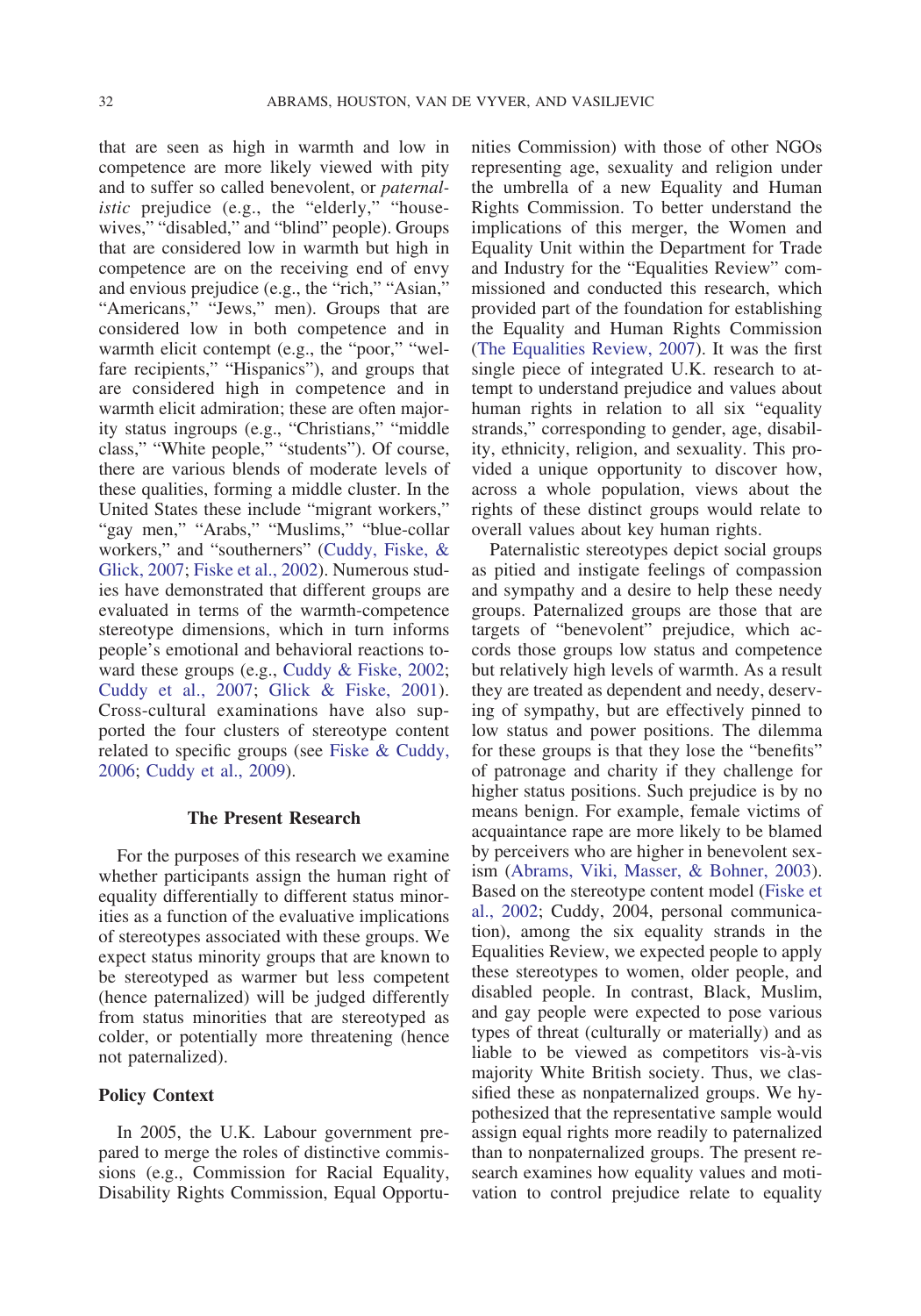hypocrisy, equality inconsistency and prejudice. We examine the following issues in relation to judgments involving women, people over 70, disabled people, gay and lesbian people, Muslims, and Black people.

#### **Societal Equality Hypocrisy**

If, on average, people in society claim to value equality as a universal right more than they are willing to attach importance to the wishes and equality of opportunity for specific social groups this suggests that the society manifests what we term *equality hypocrisy.* The hypocrisy arises because valuing equality more highly for some groups than others is logically incompatible with valuing universal equality. Our first question is whether there is societal evidence that the level of endorsement of equality values is not matched by support for equality for specific groups in society (equality hypocrisy).

#### **Individuals' Equality Inconsistency**

Societal hypocrisy could exist because all individuals favor certain groups more than others. However, these average societal differences do not reveal a further aspect of equality hypocrisy—some individuals may differentiate levels of importance they attach to the equality rights of different groups more than other individuals do. That is, individuals may differ in the extent to which they show *equality inconsistency*. Such inconsistency is potentially hypocritical because it seems perverse to advocate greater equality for some groups at the expense of others. Therefore we consider the extent to which individuals attach different importance to satisfying the wishes, and ensuring equal employment opportunities for each group (equality inconsistency). We propose that, matching the societal level differences, individuals' equality inconsistency will expose a contrast between paternalized and nonpaternalized groups, whereby the latter are liable to be regarded as less deserving of equality.

#### **Prejudice**

We examine a measure of prejudice in the context of employment: expressions of comfort in having a boss who is from each minority group (a specific form of social distance; [Bog-](#page-16-6) [ardus, 1933\)](#page-16-6). Because of their common link in terms of intergroup relations, we expect equality inconsistency to be mirrored by a similar pattern of preferences in social distance. We also investigate the extent to which equality inconsistency and prejudice are predictable from an individual's support for the value of equality and their internal and external motivation to control prejudice.

In summary, we expect that while people may agree with the general value of equality they may not support equality equally for all minority groups (equality hypocrisy). Furthermore, on the basis of intergroup relations theory we expect that people may place higher value on equality for paternalized than nonpaternalized groups (equality inconsistency). We expect that the gap in importance attached to equality for paternalized versus nonpaternalized groups should be lower among individuals who value equality for all, and who are internally or externally motivated to control prejudice.

#### **Method**

#### **Participants and Design**

Data were collected as part of a specially commissioned representative national survey in Britain in 2005 [\(Abrams & Houston, 2006\)](#page-16-7), a time when Britain had a Labour (left-wing) government led by Tony Blair that had widespread popular support and was strongly promoting universal human rights. The sample comprised 1,289 men (44.5%) and 1,606 women (55.5%); total *N* of 2,895. Age ranged from 16 to 93 years ( $M = 46.07$ ,  $SD = 19.14$ ). The majority of participants (87.5%) were White British, 4.8% were Black, 6.4% were Asian, and 1.3% was coded as missing. Furthermore, the majority of participants (92.5%) were non-Muslim, nondisabled (78.3%), and heterosexual (88.7%). Of the participants, 35.2% were in full-time employment, 11.3% were in parttime employment, 21.9% were unemployed, 25% were retired, and 6.7% were in full-time education. Of the participants, 60.3% had left full-time education before 18 years of age, 13.2% held qualifications up to 18 years ("Alevel"), 13.5% had completed a university degree, and 13% had completed another type of college qualification (e.g., Business and Technology Innovation Council, BTEC). Politically,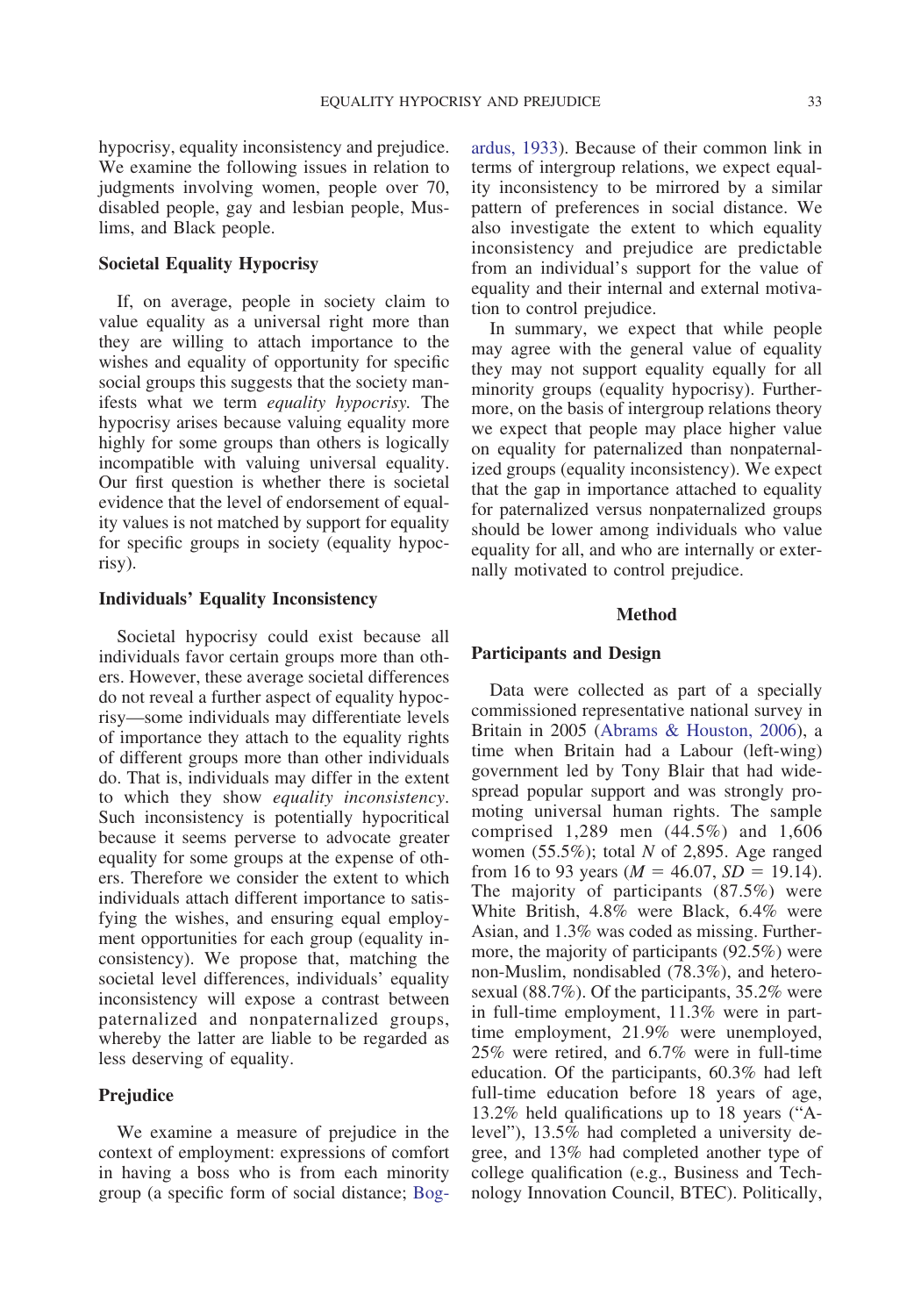the sample was slightly left of center (on a 6-point scale that ranged from  $1 = \text{definitely left}$ to  $6 =$  *definitely right*, the mean was 3.35,  $SD =$ 1.30). Data reported in this article were from a larger survey that assessed a range of societal perceptions and attitudes (see [Abrams & Hous](#page-16-7)[ton, 2006,](#page-16-7) for details and descriptive statistics).

To keep the survey to a manageable length, and because we had high statistical power due to sample size, three versions of the survey were administered to separate nationally representative samples each comprising approximately 1,000 respondents. All versions included measures of equality values, measures of the importance of equality, and motivation to control prejudice, but the different versions included specific questions about opportunities and social distance for two target groups only. Specifically, each version asked about one group that we considered subject to paternalistic prejudice and one that was more likely to be subject to traditional nonpaternalistic prejudice. Version A asked these questions in relation to women and homosexuals, Version B asked these questions in relation to people over 70 and Muslims, and Version C asked these questions in relation to disabled people and Black people.

#### **Procedure**

<span id="page-7-0"></span>Data were collected between May 20 and June 1, 2005, among  $\geq$  16-year-olds from England, Scotland, and Wales. The survey was administered by a polling company, TNS/ Omnimas, in their omnibus face-to-face computer-assisted personal interviews surveys to a nationally representative sample. Left- and right-scale anchor points were counterbalanced between participants (e.g., agree and disagree were anchored alternately on the left or right end of a scale for Likert scale items), and item orders were rotated within sections of the survey.

#### **Measures**

**Equality value.** Participants were asked to rate their agreement with the statement, "There should be equality for all groups in Britain." Responses ranged from 1 (*strongly disagree*) to 5 (*strongly agree*).

**Motivations to control prejudice.** We used two items to measure internal and external motivation to control prejudice. These were selected on the basis of factor analyses of pilot study data involving over 400 British participants. The items were the highest loading items on the internal and external factors from [Plant](#page-18-14) [and Devine's \(1998\)](#page-18-14) scales. Participants were told, "People sometimes make an effort not to be prejudiced. To what extent would you disagree or agree that each of the following reasons describes your view?" The item for internal motivation to control prejudice was, "I attempt to act in nonprejudiced ways toward other groups because it is personally important to me." The item for external motivation to control prejudice was, "I try to appear nonprejudiced toward other groups in order to avoid disapproval from others." Participants responded from 1 (*strongly disagree*) to 5 (*strongly agree*).

**Group rights.** Participants were informed, "Not all groups in society want the same thing as the majority. How important do you feel it is that the particular wishes of each of the following groups is satisfied?" Participants responded for each of the six groups (i.e., women, people over 70, disabled people, Muslims, Black people, lesbian women, and gay men). The response options were 1 (*not at all importan*t), 2 (*not very important*), 3 (*neither important nor unimportant*), 4 (*quite important*), or 5 (*very important*).

**Group equality.** Participants were asked to tick a box to indicate whether they believed "attempts to give equal employment opportunities to [relevant minority group, depending on version] in this country have gone too far or not far enough?" The response options were 1 (*gone much too far*), 2 (*gone too far*), 3 (*about right*), 4 (*not gone far enough*), or 5 (*not gone nearly far enough*).

**Social distance.** The measure of social distance gauges respondents' anticipated emotional responses to varying levels of closeness toward members of different target groups. Depending on version, participants were asked, "How comfortable or uncomfortable do you think you would feel if a suitably qualified [target group person] was appointed as your boss?" They responded using a scale from 1 (*very uncomfortable*) through 3 (*neither comfortable nor uncomfortable*) to 5 (*very comfortable*). To some extent this measure may also tap respondents' willingness to work for members of the relevant social group, and therefore has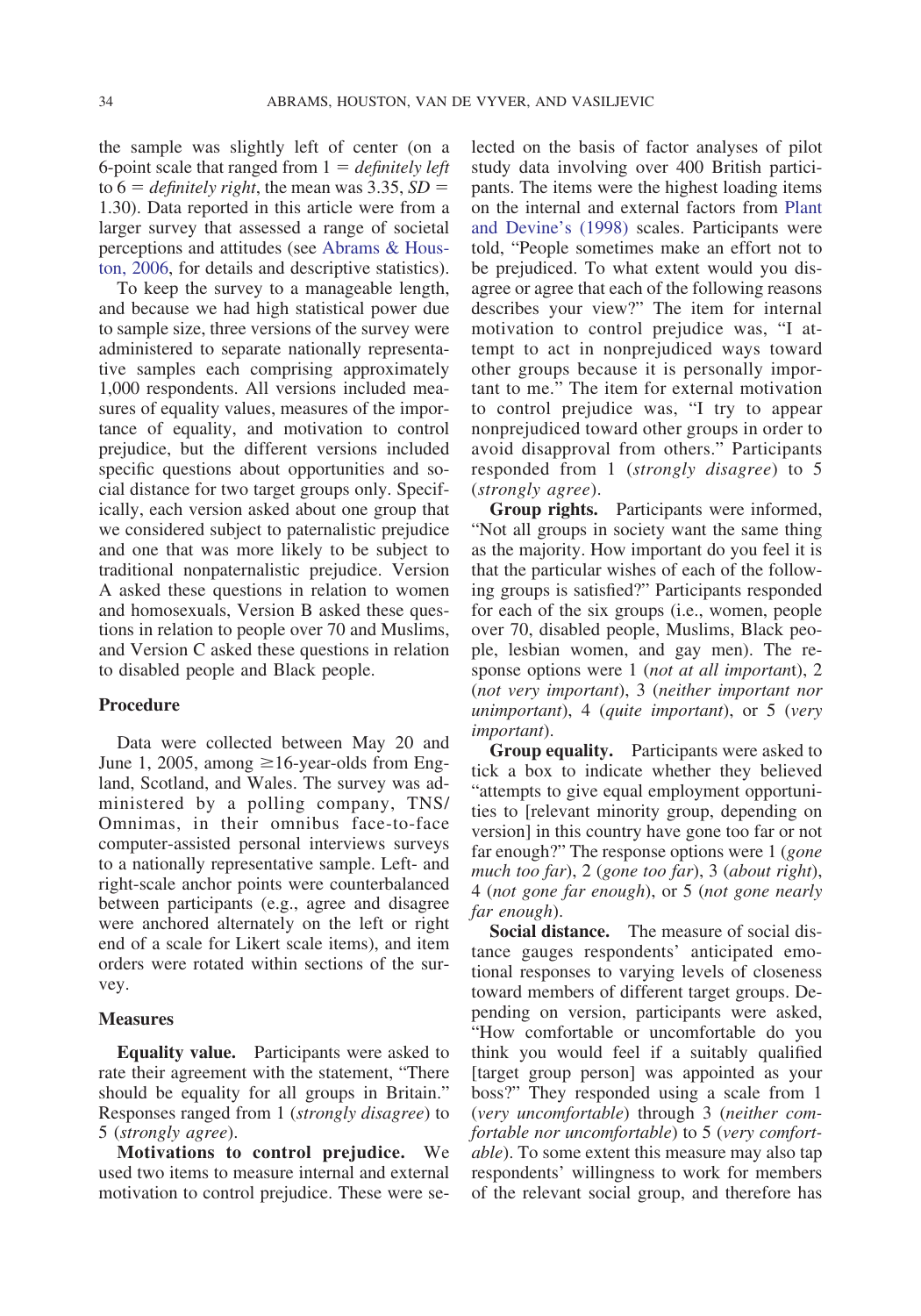implications for potential prejudice or discrimination in the workplace.

#### **Results**

#### **Preliminary Analyses**

Correlation analyses revealed some significant but small relationships between participants' equality value or motivations to control prejudice on the one hand and gender, ethnicity, age, religion (whether Muslim), sexual orientation (whether heterosexual), but not disability, on the other (see [Table 1\)](#page-7-0). Analysis of covariance (ANCOVA; controlling for demographics) tested for differences between versions (A, B, C). These revealed no significant effect of version on equality value,  $F(2, 2,892) = 2.67$ ,  $p =$ .069,  $\eta^2 = .002$ , nor on internal,  $F(2, 2,892) =$ .45,  $p = .638$ ,  $\eta^2 < .001$ , or external,  $F(2,$  $(2,892) = .05, p = .956, \eta^2 < .001$ , motivations to control prejudice. To adjust for the relationships in subsequent analyses all demographic variables were included as covariates.

#### **Equality Hypocrisy: Equality Value Versus Group Rights**

<span id="page-8-0"></span>Our first goal was to establish whether there was evidence of equality hypocrisy. We examined the percentage of respondents who selected each response option for the equality values item and the group rights items. [Figure 1](#page-8-0) shows that, whereas 84% of respondents claimed they value or strongly value equality for all groups,

Table 1

fewer than 65% considered it quite important or very important to satisfy the needs of Black people, fewer than 60% considered it quite or very important for Muslims, and fewer than 50% considered it quite or very important for homosexual people. Descriptively, this amounts to an equality hypocrisy gap of between 15% and 30%.

Equality hypocrisy can be evaluated statistically by comparing the mean responses of equality value levels with mean levels of group rights and group equality for specific groups. Because the response scales for equality value and the other measures differ, we are cautious about making direct comparisons, but they seem meaningful to the extent that the highest score for all measures (5) reflects a high priority for equality, whereas a midscale score reflects a neutral preference. With these caveats in mind, pairwise comparisons between equality value and each of these other measures were all highly significant (*df*  $> 801$ , *ts*  $> 4.15$ , *ps*  $< .0001$ ). Compared with equality value, respondents judged the group rights of paternalized groups to be closer to the maximum, whereas they judged the group rights of nonpaternalized groups to be further from the maximum. Thus, some respondents clearly do not attach equal importance to the rights of different groups. Overall, these descriptive differences show clearly that people's willingness to espouse equality as a value is greater than their willingness to ascribe the same rights and equality to different groups.

|                 | N     | Internal motivation<br>to control prejudice | External motivation<br>to control prejudice | Equality value |  |
|-----------------|-------|---------------------------------------------|---------------------------------------------|----------------|--|
| Age             |       | .006                                        | $-.04^{\dagger}$                            | $-.09***$      |  |
| Female          | 1.606 | $.06***$                                    | $-.03$                                      | $-.01$         |  |
| <b>Disabled</b> | 626   | $-.03$                                      | $-.02$                                      | $-.006$        |  |
| Asian           | 184   | $-.007$                                     | $.08***$                                    | $.08***$       |  |
| <b>Black</b>    | 140   | < 0.001                                     | .02                                         | $.08***$       |  |
| Muslim          | 128   | .003                                        | $.07***$                                    | $.06***$       |  |
| Christian       | 1.950 | $.04*$                                      | $-.02$                                      | $-.04*$        |  |
| Homosexual      | 327   | $-.09***$                                   | $.05*$                                      | $-.04*$        |  |
|                 |       |                                             |                                             |                |  |

*Bivariate Correlation Coefficients Depicting the Relationship Between the Main Variables of Interest and Group Membership Variables*

*Note.*  $N = 2,895$ . Age is continuous; all other demographic variables are dummy coded (1) vs. 0). † ---

$$
p < 0.10.
$$
  $p < 0.05.$   $p < 0.01.$   $p < 0.001.$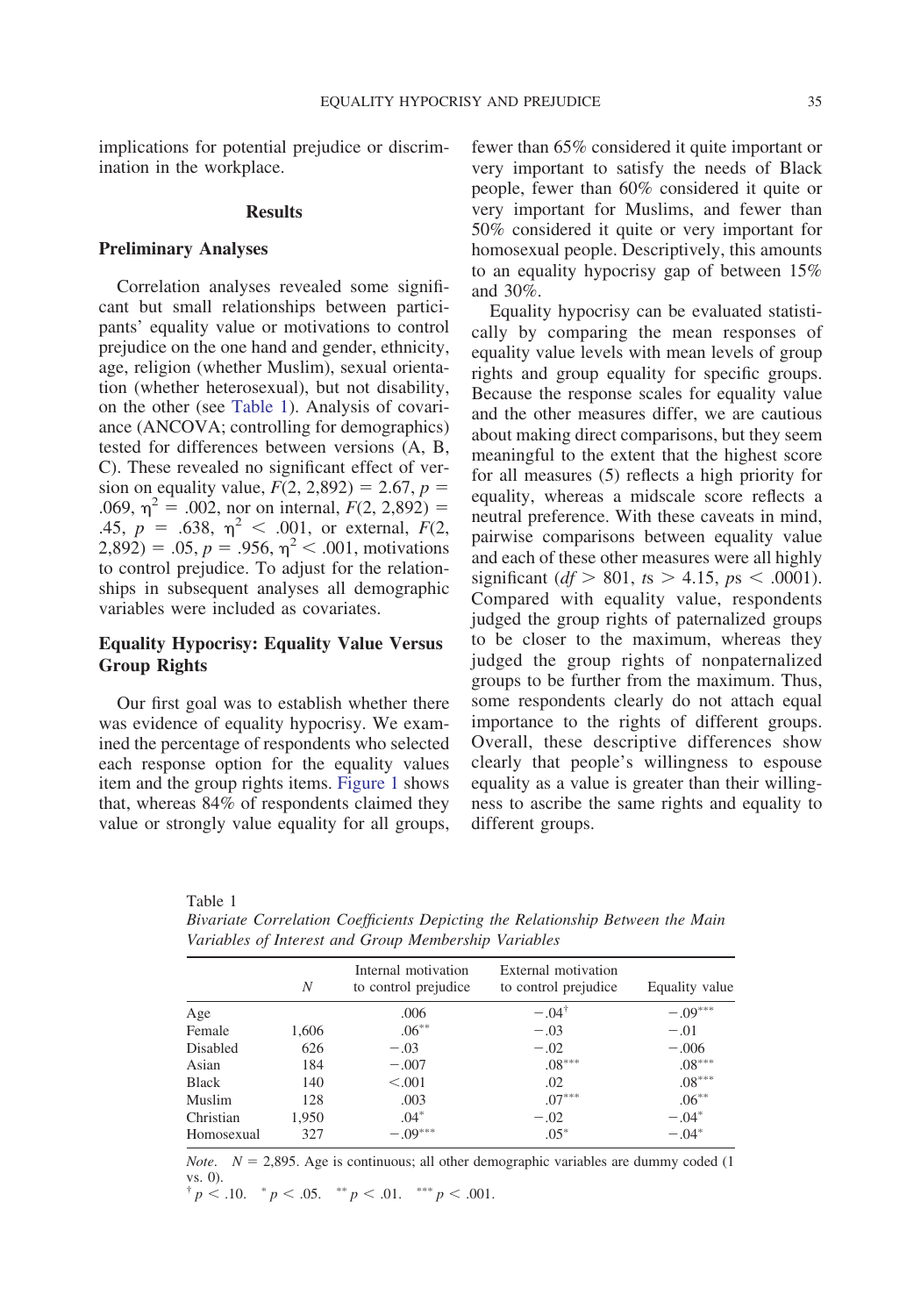

*Figure 1.* Means for strength of endorsement of the value of universal equality ("equality for all groups") and of importance of the rights and advocacy of greater equality of opportunity for specific groups. Higher means represent stronger endorsement. The equality value response scale is from strongly disagree to strongly agree; the group rights scale is from not at all important to extremely important; the group equality scale is from gone much too far to not gone nearly far enough. Error bars depict standard errors.

#### **Equality Inconsistency**

<span id="page-9-0"></span>The group rights data indicate equality hypocrisy vis-a`-vis equality values, but they also reveal differences in the application of rights to different groups (equality inconsistency). The next analyses examined group rights, group equality, and social distance judgments to establish whether there were systematic statistical differences between different target groups (i.e., equality inconsistency). We hypothesized that participants would place greater importance on equality for paternalized groups (women, people over 70, and disabled people) than for nonpaternalized groups (Muslims, Black people, and homosexuals).

**Group rights.** A six-level (target group: women, people over 70, disabled people, Mus-

lim people, Black people, and homosexuals) repeated measures ANOVA was conducted. The effect of target group was significant, *F*(5, 13,830) = 20.32,  $p < .001$ ,  $p^2 = .01$ . All pairwise differences were significant at *p* .0001 aside from a nonsignificant difference between women and people over 70. Group rights were rated highest for disabled people  $(M = 4.22, SE = .02)$ , then for women  $(M =$  $4.15, \, SE = .02$ ), people over 70 ( $M = 4.14$ )  $SE = .02$ ), Black people ( $M = 3.78$ ,  $SE = .02$ ), Muslims  $(M = 3.62, SE = .02)$ , and finally, homosexuals  $(M = 3.38, SE = .02)$ . Importantly, consistent with our hypothesis a planned comparison between the three paternalized and three nonpaternalized groups showed a highly significant difference. Group rights were rated higher for paternalized  $(M = 4.16, SD = .81)$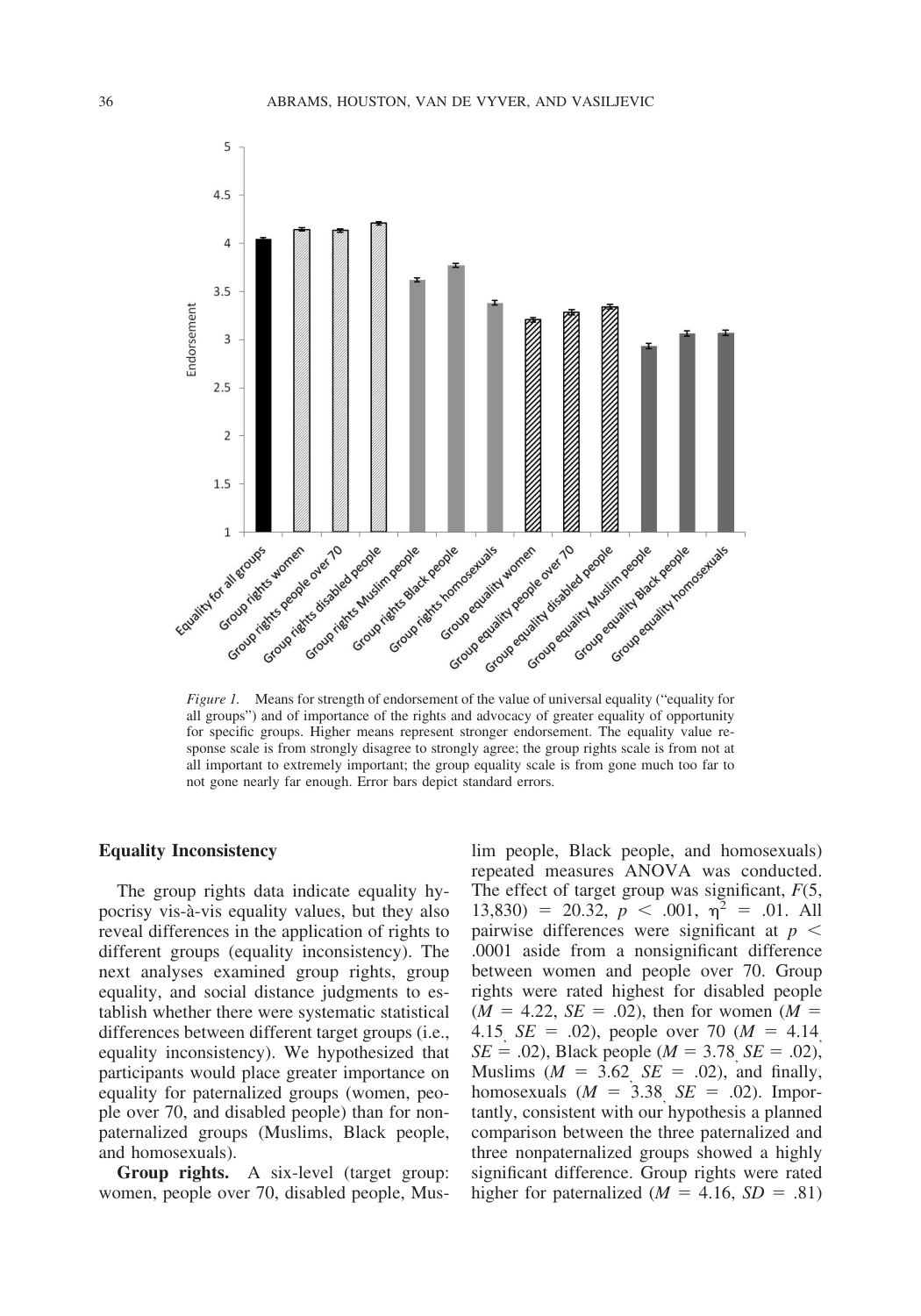than for nonpaternalized  $(M = 3.59, SD = .96)$ groups,  $t(2,894) = 38.38, p < .0001, d = .64$ .

**Group equality.** Because advocacy of equal employment opportunity for different pairs of groups was measured in different versions of the survey, we analyzed these judgments using a 2 (Type of Group: Paternalized, Nonpaternalized)  $\times$  3 (Version: A [women, homosexuals], B [people over 70, Muslims], C [disabled, Black people]) mixed analysis of variance (ANOVA) with survey version as a between participants factor.

Results revealed a significant main effect of type of group,  $F(1, 2,454) = 12.72, p < .0001$ ,  $\eta^2$  = .01. As predicted, paternalized groups  $(M = 3.73, SE = .02)$  were rated higher than nonpaternalized groups  $(M = 3.02, SE = .02)$ . There was also a significant main effect of survey version,  $F(2, 2,454) = 5.41$ ,  $p = .005$ ,  $\eta^2 =$ .004, whereby advocacy of group equality was rated higher in Version C (Black people and disabled people) than in Version A (women and homosexuals;  $p = .008$ ), and compared to Version B (people over 70 and Muslim people;  $p =$ .003).

There was also a significant type of Group  $\times$ Version interaction,  $F(2, 2,454) = 16.37, p <$ .001,  $\eta^2 = 0.01$ . Simple effects of type of group within version showed that, regardless of survey version, group equality scores were significantly higher (all  $ps < .0001$ ) for the paternalized groups (women, people over 70, and disabled people) than for the nonpaternalized groups (homosexuals, Muslim people, and Black people, respectively).

Within the paternalized groups, group equality scores were higher for people over 70 ( $M =$ 

3.30,  $SE = .03$ ) and for disabled people ( $M =$ 3.34,  $SE = .03$ ) than for women ( $M = 3.18$ ,  $SE = .03$ ;  $p = .003$  and  $p < .0001$ , respectively), but there was no significant difference in group equality ratings for people over 70 and disabled people  $(p = .314)$ .

Within nonpaternalized groups, advocacy of group equality was rated significantly lower for Muslim people  $(M = 2.70, SE = .03)$  than for homosexuals  $(M = 3.07, SE = .03)$  and Black people  $(M = 3.08, SE = .03; ps < .0001)$ . There was no significant difference between advocacy of equality for homosexuals and Black people  $(p = .820)$ .

#### **Is Equality Inconsistency Dependent on Equality Value?**

A plausible reason for equality hypocrisy across the population as a whole might be that those who more strongly value equality for all will indeed espouse greater equality for any particular group. Those who value equality less may express more divergent views about the importance of equality for different groups. To test this idea we divided the sample according to whether their general equality value scores were at the midpoint or below (not valuing equality) or above the midpoint (valuing equality). We then examined the scores on dependent variables for the paternalized versus nonpaternalized groups. These analyses employed mixed ANOVAs (Equality Value: High vs. Neutral and Low)  $\times$  (Type of Group: Paternalized, Nonpaternalized). We examined responses to three dependent variables, group rights, group

Table 2

*Analyses of Variance for the Effect of Equality Value (High vs. Low) and Target Group (Paternalized vs. Nonpaternalized) on Group-Specific Measures of Equality*

|                 |                             | M(SE)     |                            |                                                                        |                    |                   |                                               |
|-----------------|-----------------------------|-----------|----------------------------|------------------------------------------------------------------------|--------------------|-------------------|-----------------------------------------------|
|                 | High equality $(N = 2,432)$ |           | Low equality ( $N = 463$ ) |                                                                        | F 2,850 df $(n^2)$ |                   |                                               |
| Variable        |                             |           |                            | Paternalized Nonpaternalized Paternalized Nonpaternalized Target group |                    | Equality<br>value | Target<br>Group $\times$<br>Equality<br>Value |
| Group rights    | 4.19(0.02)                  | 3.66(.02) | 4.08(.04)                  | 3.24(.05)                                                              | 23.23(01)          |                   | $42.19(.02)$ 56.99 (.02)                      |
| Group equality  | 3.29(.02)                   | 3.07(.02) | 3.18(.04)                  | 2.81(.04)                                                              | 13.35(.01)         | 27.56(.01)        | 9.57(.004)                                    |
| Social distance | 3.75(.02)                   | 3.58(.02) | 3.61(.05)                  | 3.23(.05)                                                              | 2.51(.001)         | 30.07(0.01)       | 13.74(0.005)                                  |

*Note*.  $N = 2,895$ .  $SE =$  standard error;  $df =$  degrees of freedom. All main and interaction effects were significant at  $p <$ .05, excluding the target group main effect on social distance (boss), which was nonsignificant ( $p = .113$ ).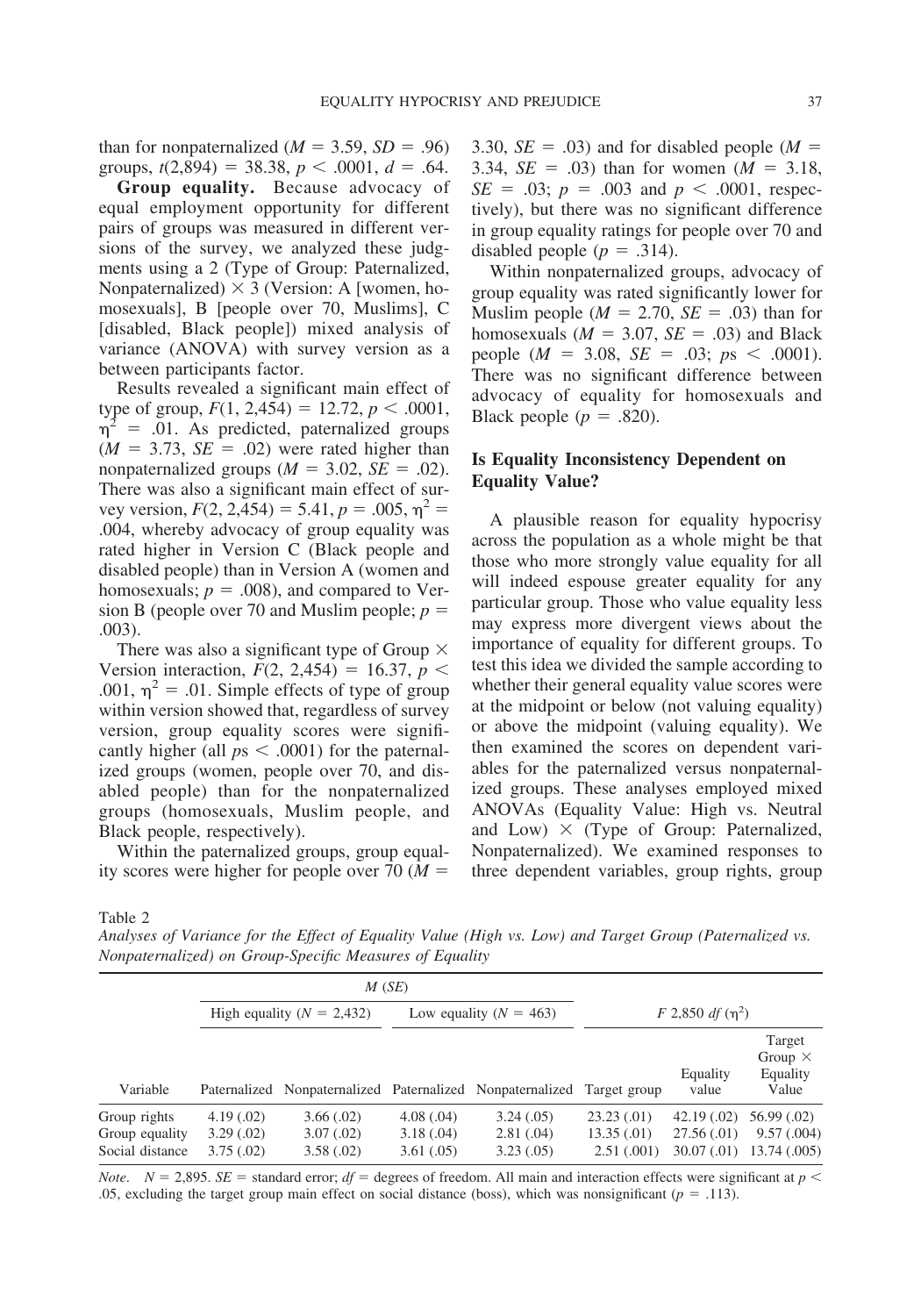equality, and social distance. Results are depicted in [Table 2.](#page-9-0)

<span id="page-11-0"></span>All three ANOVAs revealed a significant interaction between equality value and type of group. For all three dependent measures, pairwise comparisons showed that all four means differed from one another ( $ps < .05$ ). The pattern is consistent across dependent variables. Respondents who valued equality more highly did indeed advocate higher group rights, group equality, and desire less social distance for each specific group. However, even though these respondents valued equality highly, they significantly favored paternalized groups over nonpaternalized groups, meaning that equality hypocrisy persists. Indeed, when we inspected the mean scores on group rights and group equality among respondents who had selected the strongly agree option for equality values, even these respondents significantly favored paternalized groups over nonpaternalized groups on both measures ( $ps < .001$ ). For the social distance measure, the difference was highly significant among those who agreed  $(p < .001)$ , and nonsignificant (though in the same direction) among those who strongly agreed  $(p =$ .131).

#### **Motivation to Control Prejudice and Equality Inconsistency**

To examine the predictive effects of individual differences in motivation to control prejudice and equality value on equality inconsistency we computed within-person variance scores from ratings of paternalized and nonpaternalized groups. For the group rights variable we were able to compute variance using ratings of all six target groups. For the group equality and the social distance variables the variances were computed using the target pair in the relevant survey version (i.e., women and homosexuals; disabled and Black people; people over 70 and Muslims). Whether or not version was controlled for (by creating two dummy variables) made no difference to the findings. Because these scores tap within-respondent variance in judgments about the different groups, higher scores reflect greater inconsistency.

We hypothesized that internal motivation to control prejudice should be associated with lower equality variance. Second, given that survey responses were observable (by the interviewer) we also expected external motivation to control prejudice to be associated with lower equality variance. Therefore, equality value and both types of motivation to control prejudice should be associated with lower equality variance. In principle, if all three are high, there should be no equality variance because someone who values equality for all, and who does not wish to be or be seen to be prejudiced should view the rights and equality of all groups as equally important. We also propose, therefore, that equality variance should be maximized if equality value and both types of motivation to control prejudice are all low.

To test whether internal and external motivation to control prejudice moderated the relationship between general equality values and equality variances for each measure, we used [Hayes'](#page-17-18) [\(2013\)](#page-17-18) PROCESS macro (Model 3 for multiple moderation). In separate analyses of the withinperson variance of each dependent variable (group rights, group equality, social distance), equality value was the independent variable and internal and external control were separate moderators.

**Group rights.** Higher internal motivation to control prejudice ( $B = -.15$ ,  $SE = .03$ ,  $p <$ .0001) and higher equality value  $(B = -.15,$  $SE = .03$ ,  $p < .0001$ ) significantly predicted lower variance in group rights. There was a significant Equality Value  $\times$  Internal Motivation to control prejudice interaction ( $B = .05$ ,  $SE = .02$ ,  $p = .018$ ) and a significant Equality Value  $\times$  External Motivation to control prejudice interaction ( $B = .05$ ,  $SE = .02$ ,  $p = .034$ ).

Simple slopes analyses (Model 1) were conducted to probe the Equality Value  $\times$ Internal Motivation to control prejudice interaction. External motivation to control prejudice was also retained in the model and entered as a covariate. This revealed that equality value only predicted variance in group rights at low levels of internal motivation ( $B = -.17$ ,  $SE = .02$ ,  $p < .0001$ ) but not at high levels of internal motivation  $(B =$  $-.04$ , *SE* = .03, *p* = .118; [Figure 2a\)](#page-11-0). Importantly, the effect of internal motivation was smaller when equality value was high  $(B = -.05, SE = .02, p = .022)$  than when equality value was low  $(B = -.17, SE = .02,$  $p < .0001$ ).

Similarly, simple slope results for the Equality Value  $\times$  External Motivation inter-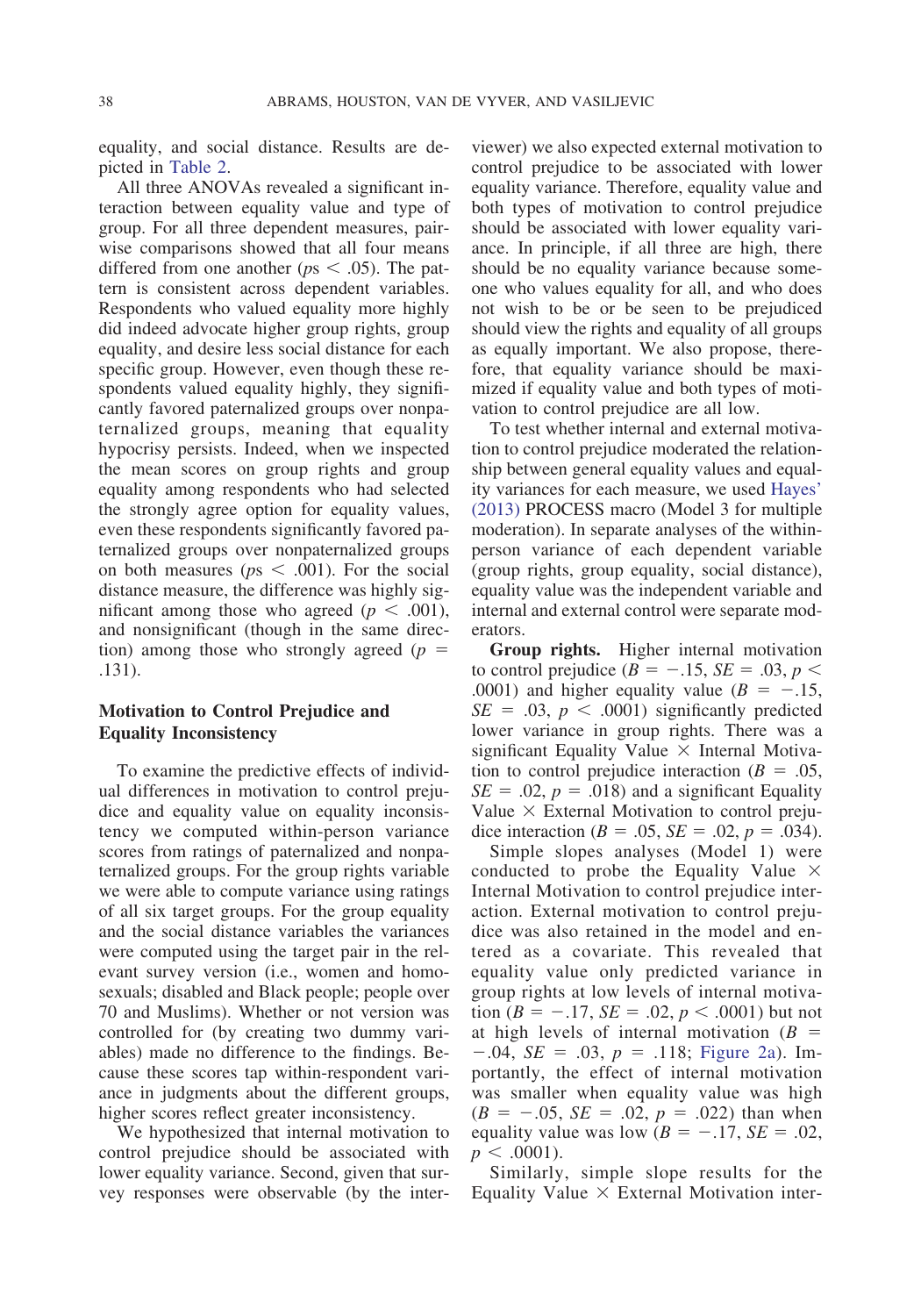

*Figure 2.* Plots for the Equality Value  $\times$  Internal Motivation to Control Prejudice interaction and the Equality Value  $\times$  External Motivation to Control Prejudice on variance in group rights. *Low* and *high* refer to values 1 standard deviation below and above the variable's mean, respectively.

<span id="page-12-0"></span>action (with internal motivation as a covariate) revealed that equality value only predicted variance in group rights at low levels of external motivation  $(B = -.17, SE = .03,$  $p < .0001$ ) but not at high levels of external motivation ( $B = -.05$ ,  $SE = .03$ ,  $p = .073$ ; [Figure 2b\)](#page-11-0). Moreover, when equality value was low external motivation had no effect on variance  $(B = .005, SE = .02, p = .816)$ . However, when equality value was high, respondents with higher external motivation also showed greater variance in their responses ( $B = .10$ ,  $SE = .02$ ,  $p < .0001$ ).

To summarize the overall pattern, we note two points. First, the variance was greatest when equality value, internal motivation, and external motivation were all low. Variance was smallest when equality and internal motivation was high but external motivation was low. Second, the relationship between levels of equality and variance was strongest when both internal and external motivations were low and smallest when both were high. Post hoc inspection of the simple slope for equality value within levels of internal and external motivation showed they were significant ( $ps < .05$ ) except when both internal and external were high,  $B = -.03$ ,  $SE = .04, p = .347.$ 

<span id="page-12-1"></span>**Group equality.** Results revealed that greater equality value  $(B = -.12, SE = .03,$  $p = .0001$ ) and higher external motivation  $(B = -.22, SE = .04, p < .0001)$  separately predicted greater consistency (lower variance) in advocacy of group equality. Furthermore, there was a significant Equality Value  $\times$  Internal Motivation to Control Prejudice interaction  $(B = .10, SE = .03, p =$ 

.0006) and a significant Equality Value  $\times$ External Motivation to Control Prejudice interaction  $(B = .14, SE = .03, p < .0001)$ . However, this was qualified by a significant three-way interaction between Equality Value  $\times$  Internal Motivation to Control Prejudice  $\times$  External Motivation to control prejudice  $(B = -.05, SE = .02, p = .008)$ .

Simple slopes for the three-way interaction showed that the effect of equality value was greatest when both external and internal motivations were low  $(B = -.25, SE = .04, p <$ .0001). However, equality value no longer predicted group equality when internal motivation was high ( $B = -.07$ ,  $SE = .04$ ,  $p =$ .093) or external motivation was high  $(B =$  $.04, \, SE = .06, \, p = .466$ , or when both external and internal motivations were high  $(B = .02, SE = .05, p = .616)$ . Similarly, only when the equality value was low did internal motivation ( $B = -.15$ ,  $SE = .03$ ,  $p < .0001$ ) and external motivation ( $B = -.20$ ,  $SE = .04$ ,  $p < .0001$ ) significantly relate to variance in group equality. To summarize the overall pattern, the variance was large when equality value, internal motivation, and external motivation were all low. Variance was smallest if any one of these variables was high. The relationship between levels of equality and variance was stronger when both internal and external motivation were low than when either were high (see [Figure 3\)](#page-12-0).

**Social distance.** Higher internal motivation to control prejudice  $(B = -.21, SE = .05, p <$ .001), higher external motivation to control prejudice ( $B = -.13$ ,  $SE = .05$ ,  $p = .010$ ), and higher support for the equality value ( $B = -.15$ ,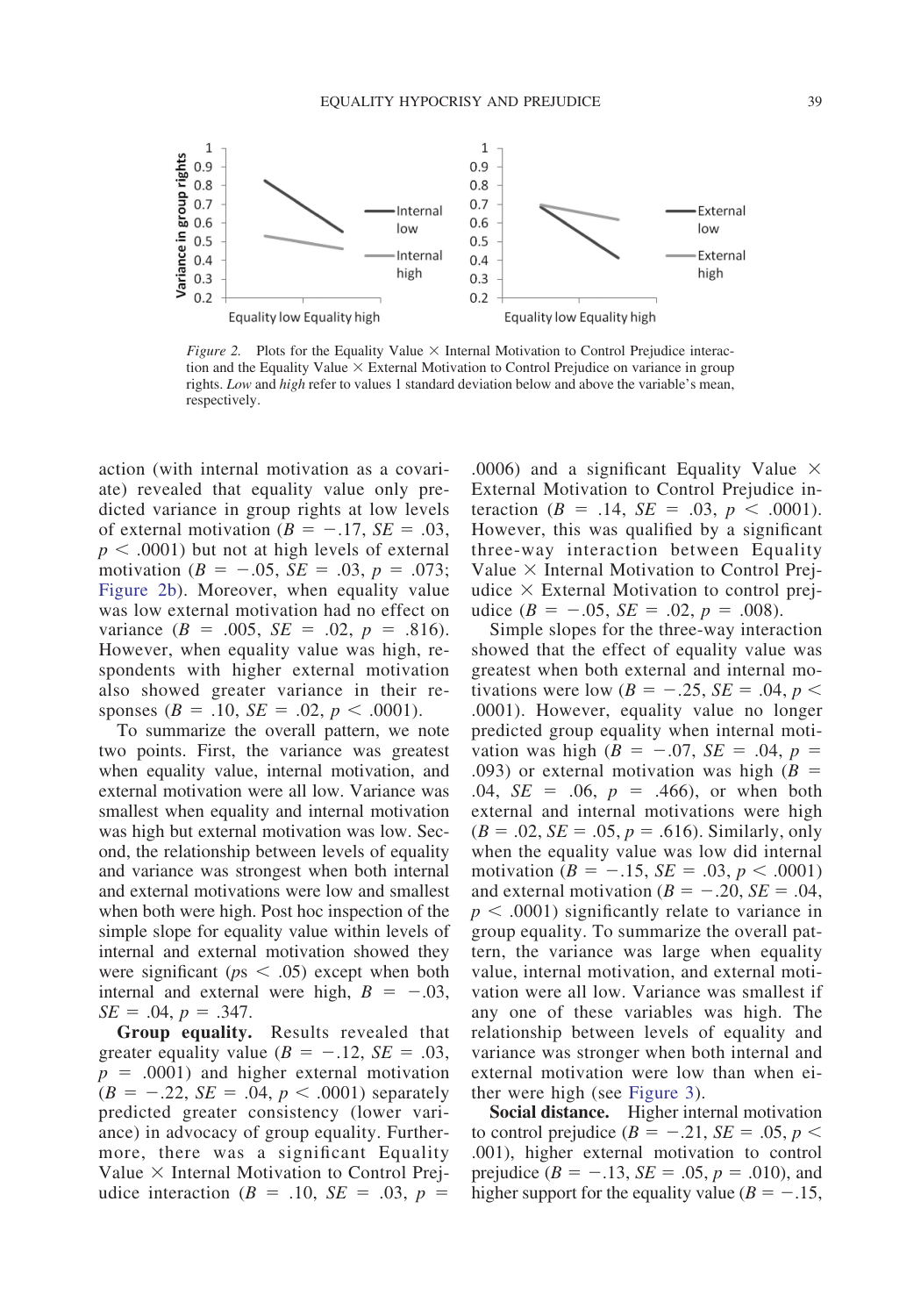

*Figure 3.* Plot for the Equality Value  $\times$  External Motivation to Control Prejudice  $\times$  Internal Motivation to control prejudice interaction on variance in advocacy of group equality. *Low* and *high* refer to values 1 standard deviation below and above the variable's mean, respectively.

 $SE = .04$ ,  $p = .002$ ) significantly predicted lower variance in social distance. There was also a significant Equality Value  $\times$  Internal Motivation to Control Prejudice interaction  $(B = .11, SE = .03, p = .001)$ . Simple slopes analysis (Model 1 with external motivation entered as a covariate) revealed that equality value

only predicted variance in social distance at low levels of internal motivation ( $B = -.18$ ,  $SE =$ .04,  $p < .0001$ ) but not at high levels of internal motivation (*B* = .06, *SE* = .04, *p* = .181; see [Figure 4\)](#page-12-1). Similarly, internal motivation only predicted variance at low levels of equality value ( $B = -.21$ ,  $SE = .04$ ,  $p < .0001$ ). Stated



*Figure 4.* Plot for the Equality Value  $\times$  Internal Motivation to Control Prejudice interaction on variance in social distance. *Low* and *high* refer to values 1 standard deviation below and above the variable's mean, respectively.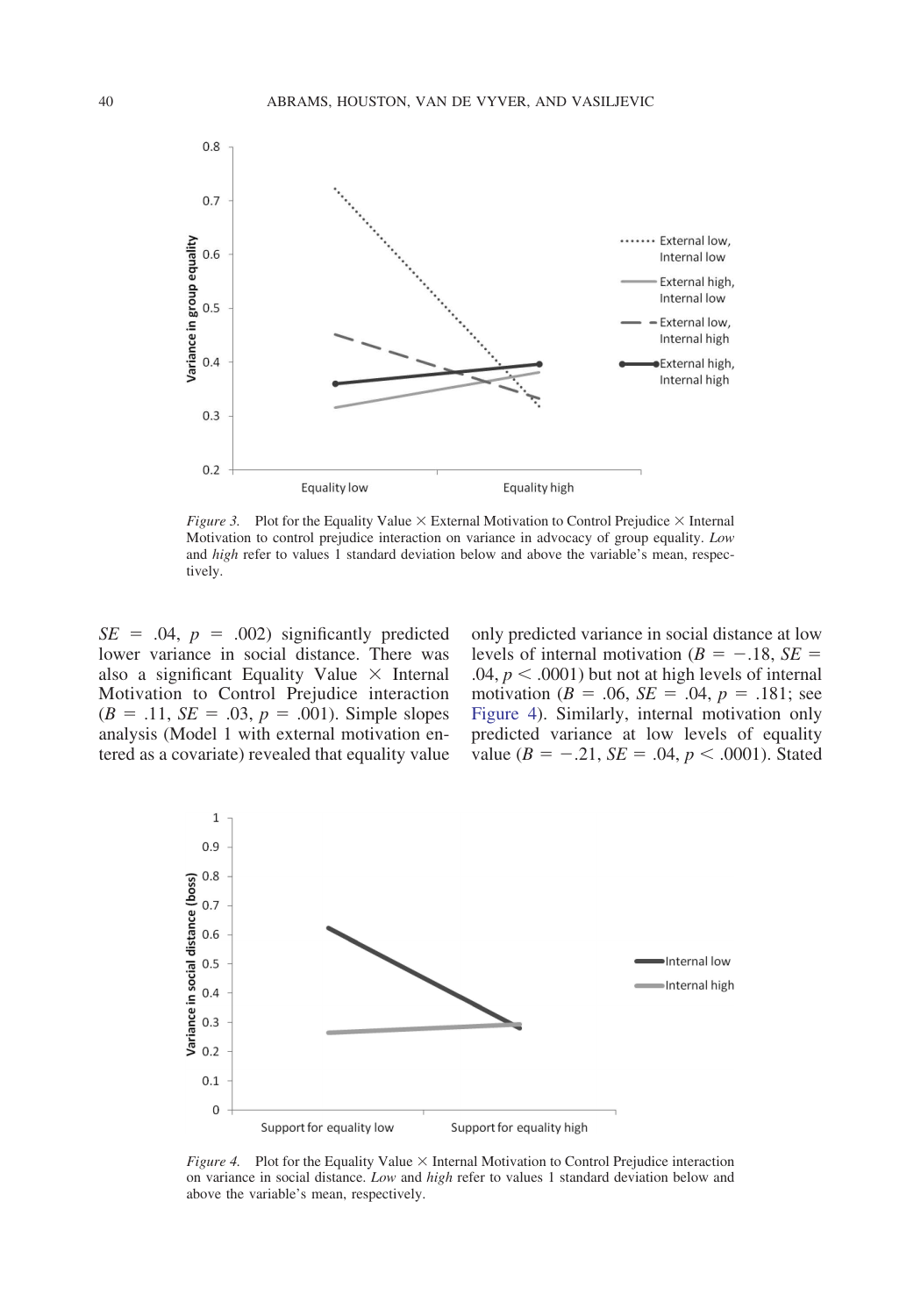differently, variance was higher when both internal control and equality value were low than when either variable was high. There was also a marginal Equality Value  $\times$  External Motivation to Control Prejudice interaction on variance in social distance  $(B = .07, SE =$  $.04, p = .068$ , which followed a similar pattern. Although the three-way interaction of Equality Value  $\times$  Internal Motivation to Control Prejudice  $\times$  External Motivation to Control Prejudice on group rights was nonsignificant,  $B = -.06$ ,  $SE = .04$ ,  $p = .124$ , we conducted post hoc tests of simple slopes for comparison with the effects on group equality, the relationship between equality value and group rights was significant only when both internal and external were low,  $B =$  $-.27, SE = .06, p < .001$ . In summary, as with group equality, the variance in social distance was large when equality value, internal motivation, and external motivation were all low. Variance was smaller when any one of these variables was high. The relationship between levels of equality and variance was stronger when both internal and external motivation were low than when either were high.

#### **Discussion**

Can a society in which a large majority claims to value the human right of equality for all regard itself as meeting the requirements of Article 1 in the UDHR? From this study of the United Kingdom during one of its more liberal eras, the answer appears to be that espousing the general value of equality is not sufficient. The present research exposes clear evidence of equality hypocrisy because people were less willing to endorse equal rights for specific groups than they were for all groups. Moreover, this hypocrisy was manifested both at the aggregate level characterizing society as a whole (see [Figure 1\)](#page-8-0), and within individuals who chose to prioritize the equal rights of particular groups more than other groups (showing equality inconsistency).

#### **Evidence for Equality Hypocrisy**

Whereas previous research has highlighted the potential mismatch between overall human rights support and application to specific groups (e.g., [Staerklé & Clémence, 2004\)](#page-18-8), the present research examined whether people apply their equality values to the same extent across different intergroup contexts and different types of minority groups. Arguably, this is a stronger test of equality hypocrisy as it determines whether people do apply the principle of equality equally across different types of minority. Our findings showed clear support for the existence of equality hypocrisy. Specifically, respondents advocated equality as a value more strongly than they advocated equality for nonpaternalized minority groups. They also judged the rights of some groups to be more important than the rights of others. Strikingly, 22% were prepared to assert that equality had gone "too far" for Muslims.

#### **Evidence for Equality Inconsistency**

We proposed that differences in the application of equality to different groups would reflect differences in paternalistic stereotypes associated with each group [\(Fiske et al., 2002\)](#page-17-12). In particular, we expected that because paternalized groups pose little threat to the status or power of other groups, respondents would be more willing to grant equality to those groups than to nonpaternalized groups. Specifically, we proposed and found that respondents advocated equality more strongly for women, older people and disabled people, than for Blacks, Muslims and homosexual people. Importantly, differential equality in favor of paternalized groups occurred regardless of whether respondents were asked to consider all six of these groups or whether they were asked to consider one of three different pairings of the groups. This evidence suggests strongly that equality inconsistency in favor of paternalized groups is not an artifact of demand characteristics or measurement procedures, but is a robust effect.

#### **Predicting Individual-Level Equality Inconsistency**

We then pursued the question of why equality inconsistency between paternalized and nonpaternalized groups exists and whether it shares a common basis with intergroup prejudice. We reasoned that people who value universal equality more highly should be more consistent in their application of equality across different groups. In addition, prior research has established that people may moderate their expressions of prejudice depending on both their per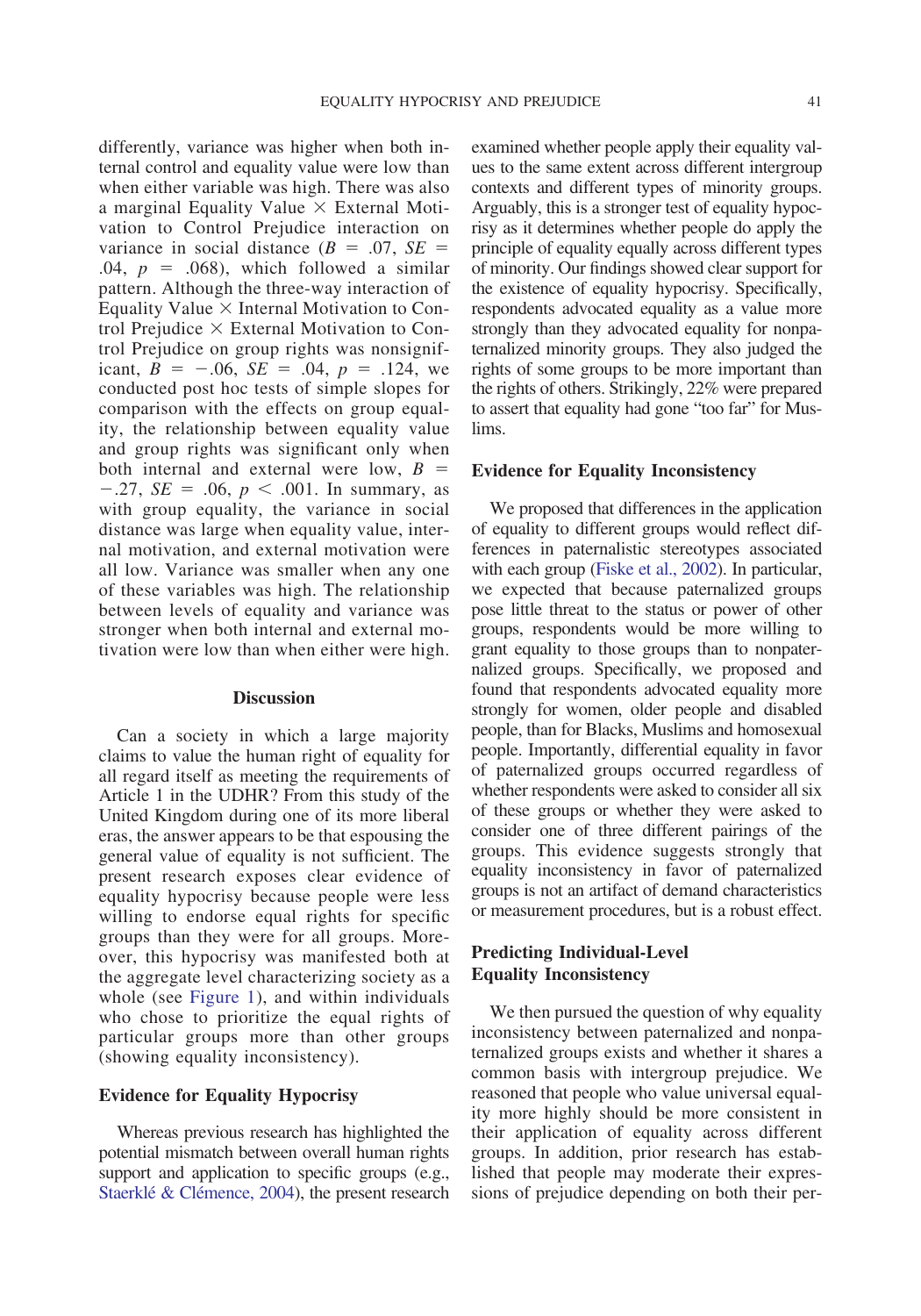sonal (internal) motivation to be unprejudiced, and social (external) motivation to be unprejudiced. If application of equality values is related to intergroup prejudice then these two motivations should also result in greater consistency in the application of equality across specific groups. However, we could not be sure whether equality values would subsume prejudice motivations, whether these different motives and values would have independent additive effects or whether they would interact. As far as we are aware this issue has not been explored in previous research.

Across different measures, the results showed that the motivations to control prejudice and equality values had interactive effects. Either high equality value or high internal motivations to control prejudice were sufficient to reduce inconsistency in judgments of the rights of different groups. Similarly, consistency in social distance (prejudice) responses was greater if either equality value or internal motivation to control prejudice were high, than if both were low. We note that the main effect of external motivation to control prejudice differed across measures. Future research may need to consider why this might be.

Taken together, these findings are both encouraging and concerning. It is encouraging that we have identified three possible ways to promote greater application of Article 1 of the UHDR. One is to simply reinforce the basic value of equality. Another is to promote motivation to be unprejudiced, and the third may be to reinforce the idea that being seen to be prejudiced is highly undesirable. The latter strategy implies that people may in fact remain prejudiced, but simply not show this publicly. However, reducing public prejudice may have beneficial indirect effects through changing social norms (cf. [Aronson, 1992;](#page-16-8) [Berkowitz, 2005\)](#page-16-9).

Less encouraging is the persistence of significant equality inconsistency even among people who we might expect to show none. Specifically, even those who most highly valued equality showed equality inconsistency. We believe that this reflects the pervasiveness and power of societal intergroup relations and stereotypes, and indicates a need for future research to explore ways to break the social and psychological barriers in the treatment of these different kinds of groups. Our findings suggest that it may be helpful if equality and diversity training can

promote equality consistency through multiple routes, including appealing to people's equality value and also their motivations to be unprejudiced. The findings also highlight the importance of incorporating an intergroup relations perspective within equality and diversity training. For example, one promising strategy encourages people to think of multiple counterstereotypic social categories, thereby leading to greater egalitarianism and lowered generalized prejudice toward a multitude of both paternalized and nonpaternalized groups [\(Vasiljevic &](#page-18-15) [Crisp, 2013\)](#page-18-15).

Another promising intervention is the value self-confrontation technique, which aims to either change or stabilize people's beliefs, attitudes, values, and behavior [\(Grube, Mayton, &](#page-17-19) [Ball-Rokeach, 1994;](#page-17-19) [Rokeach, 1973,](#page-18-16) [1975\)](#page-18-17). Rokeach's classic studies asked participants to rank a number of values, among which were equality and freedom. Freedom was usually ranked high, and equality rather low, which served as the main point given in the feedback, whereby Rokeach drew people's attention to the wide discrepancy in valuation of freedom and equality. Rokeach surmised that participants would be dissatisfied with this discrepancy, which would lead them to change their values, attitudes, beliefs, and behaviors. The value selfconfrontation technique has been extensively tested and results have been promising, especially considering the longitudinal effects of this technique [\(Altemeyer, 1994;](#page-16-10) [Ball-Rokeach,](#page-16-11) [Rokeach, & Grube, 1984;](#page-16-11) [Rokeach, 1973\)](#page-18-16). It would be interesting and promising to apply this self-confrontation technique to equality inconsistency.

Based on intergroup relations theories, we proposed that equality hypocrisy and equality inconsistency could arise for several reasons. Equality hypocrisy (the general failure to apply espoused equality values) may reflect ingroup biases due to ingroup commitment, intergroup competition, or social identity distinctiveness and esteem motivations [\(Abrams, 2015;](#page-16-3) [Abrams & Hogg, 1988;](#page-16-12) [Ellemers, Spears, &](#page-17-20) [Doosje, 2002\)](#page-17-20).

#### **An Important Applied Issue: Relevance to Policy**

Our research shows how attitudes to human rights are expressed in ways that appear incon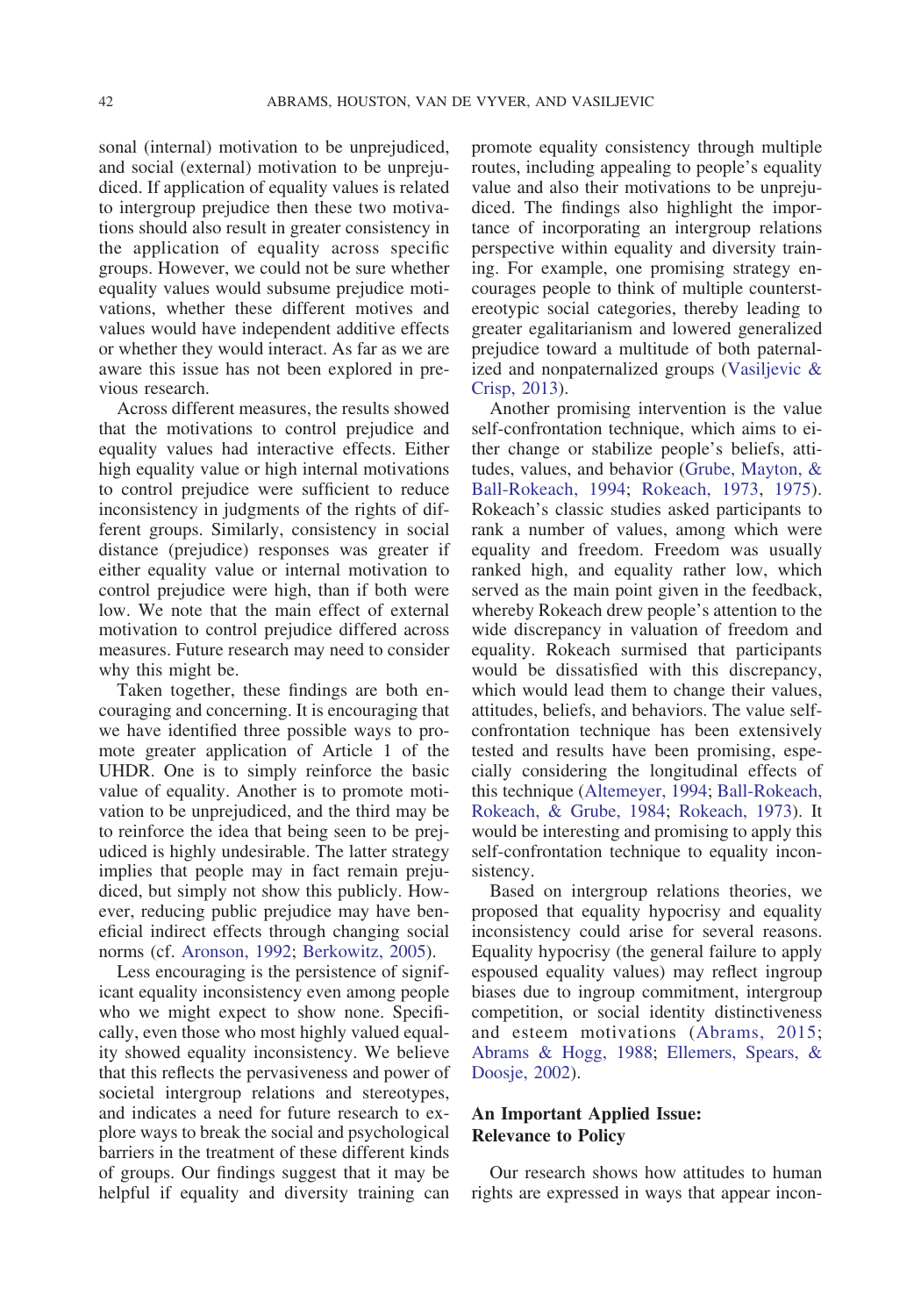sistent with people's core values. We tested these questions in a social and political policy context that was actively promoting equality, and that was engaged with the goal of protecting and advocating human rights. After the 2007– 2008 world banking crisis, the Labour Government was succeeded by a Conservative/Liberal-Democrat coalition. One of the coalition's earliest acts was to cut the budget and size of the Equality and Human Rights Commission dramatically. The coalition government launched sustained criticism of the judgments of the European Court of Human Rights, and bemoaned the imposition of undue "political correctness" from outside the United Kingdom. In this rhetoric a sustained theme has been that of undeserving groups (those espousing different values, foreigners stealing British jobs, welfare scroungers, feckless youth, and so on). Politicians have argued that equal rights should only be granted to these groups if they assume equal "responsibilities" (an economic and structural impossibility). We consider that the success of these rhetorical strategies lies in their capacity to activate intergroup motives and to drive a wedge between the rights of minority status groups that are paternalized versus nonpaternalized. Narratives that contrast the deserving and undeserving groups or subgroups (among the poor, immigrants, etc.) are particularly insidious as they are likely to combine paternalistic prejudices (e.g., benevolent sexism) with nonpaternalistic prejudices to sustain the status quo. Paternalistic prejudice can ostensibly demonstrate tolerance and consideration of human rights, while nonpaternalistic prejudices demonstrate defense of ingroup values and freedoms. Yet, in this type of rhetoric, support for minorities is conditional on their posing no threat and remaining dependent, while denial of rights to nonpaternalized minorities is justified with more overtly "hostile" forms of prejudice that focus on the threats to ingroup culture, economy or security posed by such groups.

#### <span id="page-16-12"></span><span id="page-16-7"></span><span id="page-16-3"></span><span id="page-16-0"></span>**Limitations and Future Directions**

The present research has several limitations. One is that we did not use identical response scales to measure equality value and equality judgments relating to specific groups. Although

<span id="page-16-14"></span>the response anchors were necessarily different, and may have introduced differences in item difficulty, these differences might also be construed as a virtue in the sense that they reduced the risk of common measurement effects and reduced likely social desirability effects in terms of trying to appear consistent.

<span id="page-16-13"></span><span id="page-16-10"></span><span id="page-16-5"></span>We are aware that it is preferable to use multiple items to measure constructs in psychological research. Single items are likely to yield smaller effects and this may account for some of the small effect sizes in the present research. However, the advantage of a very large representative sample and the use of pretested items that are representative of particular constructs is that what is lost in measurement error is partially compensated for in statistical power. In addition, small effect sizes can sometimes underpin important substantive effects [\(Prentice &](#page-18-18) [Miller, 1992\)](#page-18-18). The social relevance and generalizability of our findings are greatly enhanced by use of a large and nationally representative sample, but we recognize that additional experimental research could help to explore the relevant processes and mechanisms in greater detail.

<span id="page-16-11"></span><span id="page-16-9"></span><span id="page-16-8"></span><span id="page-16-6"></span><span id="page-16-4"></span><span id="page-16-2"></span><span id="page-16-1"></span>An empirical limitation is that the research was conducted only in one cultural setting. [Kymlicka \(2001\)](#page-17-5) argues that whereas Western cultures can ideologically accommodate both individual freedom and group rights under the umbrella of "equality," the same is not true in all cultures. Notwithstanding that caveat, we have several reasons for believing that the findings and general processes at work will generalize, at least to most Western cultures. First, there was some cultural heterogeneity within our national sample, and the findings emerged when multiple demographic variables were accounted for as covariates. Second, the general phenomenon of equality hypocrisy, which we observed across different types of group, echoes the findings from other cultural contexts that inconsistency exists between general equality values and application to a single minority. Third, the general principles underpinning the stereotype content model have been shown to have good cross-cultural replicability [\(Fiske &](#page-17-16) [Cuddy, 2006;](#page-17-16) [Cuddy et al., 2009\)](#page-17-17). Therefore, even if the particular groups that are more paternalized differ between cultures, we would still expect that people would more willingly endorse equality for paternalized groups. It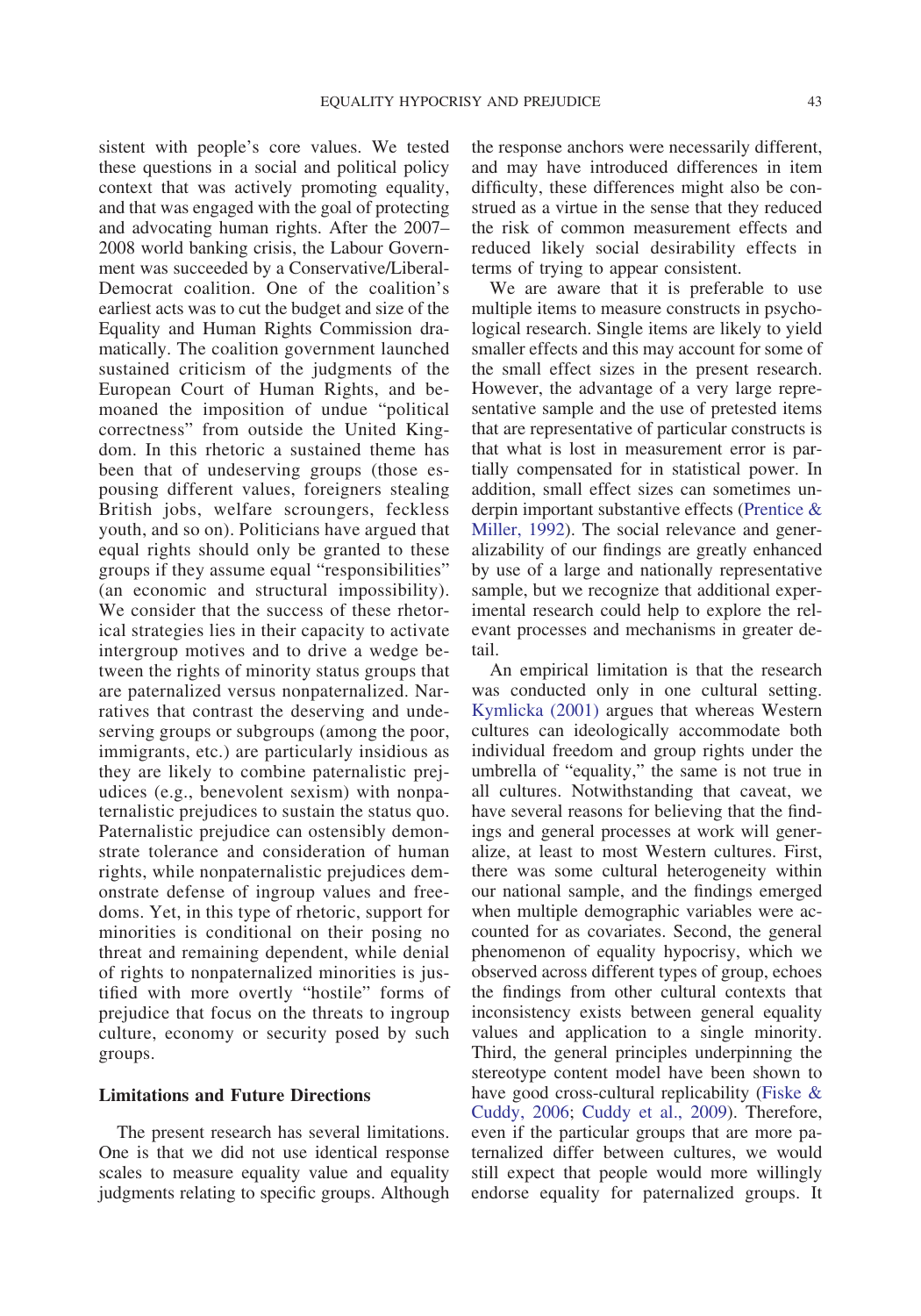<span id="page-17-3"></span>would be very useful for future research to explore cross cultural differences in equality hypocrisy to illuminate the generalizability of the role of paternalization. Related to this question is whether there are important nuances and differences in equality hypocrisy as applied to nonpaternalized groups, and particularly whether there are situations in which they can attract perceptions of being highly competent without also posing a threat to majority groups.

<span id="page-17-17"></span><span id="page-17-14"></span><span id="page-17-13"></span><span id="page-17-8"></span><span id="page-17-4"></span>There are several other interesting avenues for future research. One would be to investigate how other values articulate with group motives, and how moral principles may be strategically incorporated into group-based judgments (cf. [Abrams, Rutland, Ferrell, & Pelletier, 2008;](#page-16-13) [Abrams, Randsley de Moura, & Travaglino,](#page-16-14) [2013;](#page-16-14) [Haidt, 2007;](#page-17-21) [Rutland, Killen, & Abrams,](#page-18-19) [2010\)](#page-18-19). Another is to test whether equality inconsistency can be reduced by priming specific motives and values (cf. [Legault et al., 2011;](#page-17-11) [Maio et al., 2009\)](#page-18-9). Finally, although our measure of social distance implies certain behavioral orientations and emotional responses to minority group members [\(Kraus, 1995\)](#page-17-22), it would be useful if future research could examine behavioral outcomes more directly. To conclude, we hope that the present research provides a unique source of evidence and new insight into equality hypocrisy and that, extending earlier work [\(Doise et al., 1999;](#page-17-2) Mogghadam & Riley, 2005), this will invigorate further social psychological research in this area.

#### **References**

- <span id="page-17-9"></span><span id="page-17-2"></span><span id="page-17-1"></span>Abrams, D. (2015). Social identity and intergroup relations. In M. Mikulincer & P. R. Shaver (Eds.), *APA handbook of personality and social psychology: Vol. 2*. *Group processes* (pp. 203–228). Washington, DC: American Psychological Association. <http://dx.doi.org/10.1037/14342-008>
- <span id="page-17-20"></span><span id="page-17-6"></span>Abrams, D., & Hogg, M. A. (1988). Comments on the motivational status of self-esteem in social identity and intergroup discrimination. *European Journal of Social Psychology, 18,* 317–334. [http://](http://dx.doi.org/10.1002/ejsp.2420180403) [dx.doi.org/10.1002/ejsp.2420180403](http://dx.doi.org/10.1002/ejsp.2420180403)
- <span id="page-17-16"></span>Abrams, D., & Houston, D. M. (2006). *Equality, diversity and prejudice in Britain: Results from the 2005 national survey*. Report for the Cabinet Office Equalities Review October 2006. Retrieved from [http://kar.kent.ac.uk/4106/1/Abrams\\_](http://kar.kent.ac.uk/4106/1/Abrams_KentEquality_Oct_2006.pdf) [KentEquality\\_Oct\\_2006.pdf](http://kar.kent.ac.uk/4106/1/Abrams_KentEquality_Oct_2006.pdf)
- <span id="page-17-12"></span>Abrams, D., Randsley de Moura, G., & Travaglino, G. A. (2013). A double standard when group members behave badly: Transgression credit to ingroup leaders. *Journal of Personality and Social Psychology, 105,* 799–815. [http://dx.doi.org/10.1037/](http://dx.doi.org/10.1037/a0033600) [a0033600](http://dx.doi.org/10.1037/a0033600)
- <span id="page-17-15"></span>Abrams, D., Rutland, A., Ferrell, J. M., & Pelletier, J. (2008). Children's judgments of disloyal and immoral peer behavior: Subjective group dynamics in minimal intergroup contexts. *Child Development, 79,* 444–461. [http://dx.doi.org/10.1111/j.1467-](http://dx.doi.org/10.1111/j.1467-8624.2007.01135.x) [8624.2007.01135.x](http://dx.doi.org/10.1111/j.1467-8624.2007.01135.x)
- Abrams, D., Viki, G. T., Masser, B., & Bohner, G. (2003). Perceptions of stranger and acquaintance rape: The role of benevolent and hostile sexism in victim blame and rape proclivity. *Journal of Personality and Social Psychology, 84,* 111–125. <http://dx.doi.org/10.1037/0022-3514.84.1.111>
- <span id="page-17-10"></span>Altemeyer, B. (1994). Reducing prejudice in rightwing authoritarians. In M. P. Zanna & J. M. Olson (Eds.), *The psychology of prejudice: The Ontario symposium* (Vol. 7, pp. 131–148). Hillsdale, NJ: Erlbaum.
- <span id="page-17-19"></span>Aronson, E. (1992). Stateways can change folkways. In R. M. Baird & S. E. Rosenbaum (Eds.), *Bogotry, prejudice and hatred: Definitions, causes and solutions* (pp. 185–201). Buffalo, NY: Prometheus.
- <span id="page-17-21"></span>Azzi, A. (1992). Procedural justice and the allocation of power in intergroup relations. *Personality and Social Psychology Bulletin, 18,* 736–747. [http://dx](http://dx.doi.org/10.1177/0146167292186010) [.doi.org/10.1177/0146167292186010](http://dx.doi.org/10.1177/0146167292186010)
- <span id="page-17-18"></span>Ball-Rokeach, S. J., Rokeach, M., & Grube, J. W. (1984). *The great American values test: Influencing behavior and belief through television*. New York, NY: Free Press.
- <span id="page-17-7"></span>Berkowitz, A. D. (2005). An overview of the social norms approach. In L. Lederman & L. Stewart (Eds.), *Changing the culture of college drinking: A socially situated health communication campaign* (pp. 193–214). Creskill, NJ: Hampton Press.
- <span id="page-17-0"></span>Bogardus, E. S. (1933). A social distance scale. *Sociology & Social Research, 17,* 265–271.
- <span id="page-17-22"></span>Brewer, M. B. (1999). The psychology of prejudice: Ingroup love and outgroup hate? *Journal of Social Issues, 55,* 429–444. [http://dx.doi.org/10.1111/](http://dx.doi.org/10.1111/0022-4537.00126) [0022-4537.00126](http://dx.doi.org/10.1111/0022-4537.00126)
- <span id="page-17-5"></span>Butz, D. A., & Plant, E. A. (2009). Prejudice control and interracial relations: The role of motivation to respond without prejudice. *Journal of Personality, 77,* 1311–1342. [http://dx.doi.org/10.1111/j.1467-](http://dx.doi.org/10.1111/j.1467-6494.2009.00583.x) [6494.2009.00583.x](http://dx.doi.org/10.1111/j.1467-6494.2009.00583.x)
- <span id="page-17-11"></span>Clémence, A., Doise, W., de Rosa, A. S., & Gonzalez, L. (1995). La représentation sociale des droits de l'homme: Une recherche internationale sur l'étendue et les limites de l'universalité. *International Journal of Psychology, 30,* 181–212. [http://](http://dx.doi.org/10.1080/00207599508246565) [dx.doi.org/10.1080/00207599508246565](http://dx.doi.org/10.1080/00207599508246565)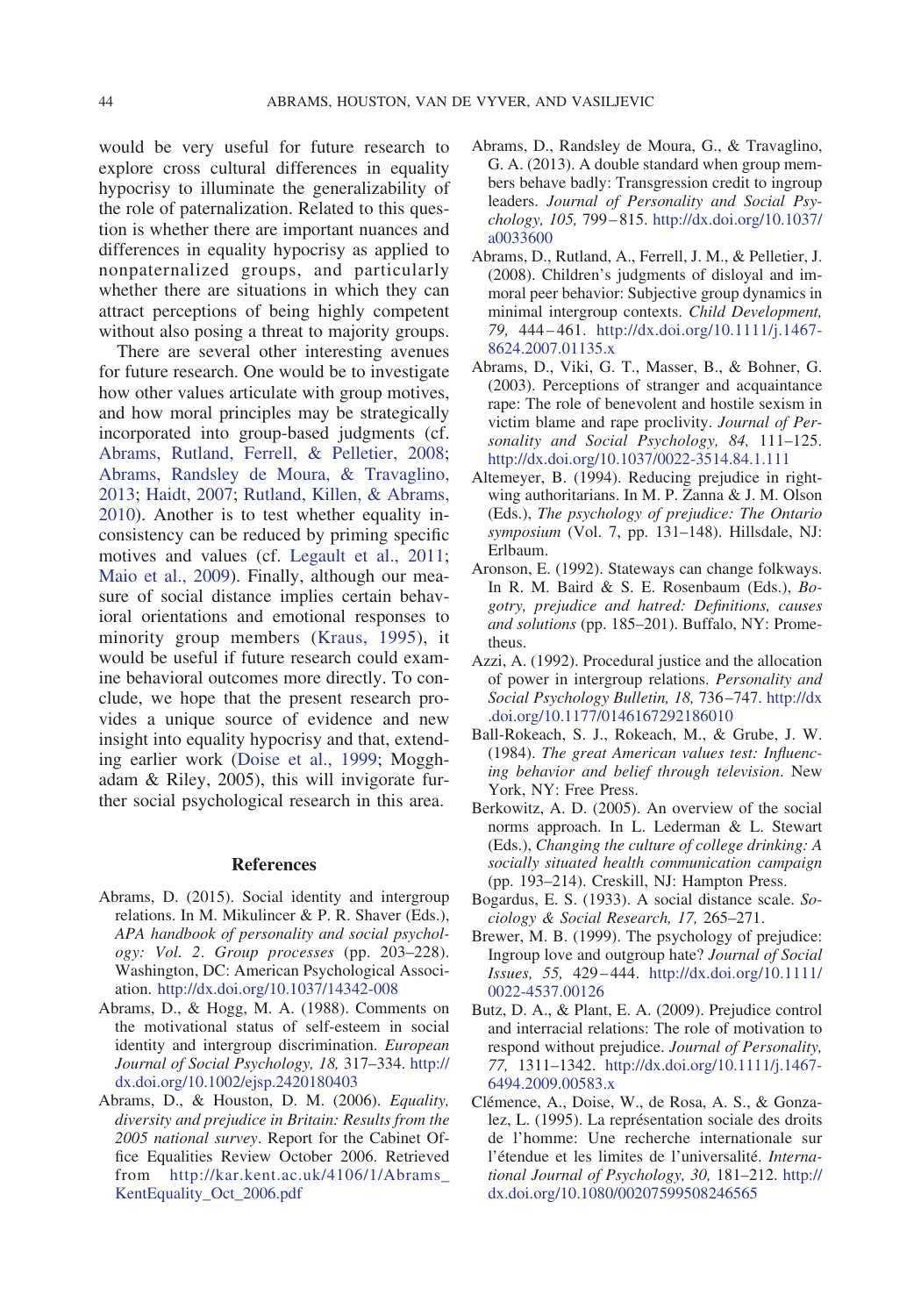- <span id="page-18-6"></span>Cohrs, J. C., Maes, J., Moschner, B., & Kielmann, S. (2007). Determinants of human rights attitudes and behavior: A comparison and integration of psychological perspectives. *Political Psychology, 28,* 441–469. [http://dx.doi.org/10.1111/j.1467-9221](http://dx.doi.org/10.1111/j.1467-9221.2007.00581.x) [.2007.00581.x](http://dx.doi.org/10.1111/j.1467-9221.2007.00581.x)
- <span id="page-18-9"></span>Crandall, C. S., & Eshleman, A. (2003). A justification-suppression model of the expression and experience of prejudice. *Psychological Bulletin, 129,* 414–446. [http://dx.doi.org/10.1037/0033-2909](http://dx.doi.org/10.1037/0033-2909.129.3.414) [.129.3.414](http://dx.doi.org/10.1037/0033-2909.129.3.414)
- <span id="page-18-2"></span>Crisp, R. J., & Hewstone, M. (2007). Multiple social categorization. In M. P. Zanna (Ed.), *Advances in experimental social psychology* (Vol. 39, pp 163– 254). Orlando, FL: Academic Press.
- <span id="page-18-5"></span>Cuddy, A. J., & Fiske, S. T. (2002). Doddering, but dear: Process, content, and function in stereotyping of older persons. In T. Nelson (Ed.), *Ageism: Stereotyping and prejudice against older persons* (pp. 3–26). Cambridge, MA: MIT Press.
- Cuddy, A. J., Fiske, S. T., & Glick, P. (2007). The BIAS map: Behaviors from intergroup affect and stereotypes. *Journal of Personality and Social Psychology, 92,* 631–648. [http://dx.doi.org/](http://dx.doi.org/10.1037/0022-3514.92.4.631) [10.1037/0022-3514.92.4.631](http://dx.doi.org/10.1037/0022-3514.92.4.631)
- <span id="page-18-14"></span><span id="page-18-1"></span>Cuddy, A. J. C., Fiske, S. T., Kwan, V. S. Y., Glick, P., Demoulin, S., Leyens, J.-P.,... Ziegler, R. (2009). Stereotype content model across cultures: Towards universal similarities and some differences. *British Journal of Social Psychology, 48,* 1–33. [http://dx.doi.org/10.1348/](http://dx.doi.org/10.1348/014466608X314935) [014466608X314935](http://dx.doi.org/10.1348/014466608X314935)
- <span id="page-18-12"></span>Devine, P. G., & Monteith, M. J. (1993). The role of discrepancy-associated affect in prejudice reduction. In D. M. Mackie & D. L. Hamilton (Eds.), *Affect, cognition, and stereotyping: Interactive processes in group perception* (317–344). San Diego, CA: Academic Press. [http://dx.doi.org/](http://dx.doi.org/10.1016/B978-0-08-088579-7.50018-1) [10.1016/B978-0-08-088579-7.50018-1](http://dx.doi.org/10.1016/B978-0-08-088579-7.50018-1)
- <span id="page-18-4"></span>Doise, W. (2002). *Human rights as social representations*. London, UK: Routledge.
- Doise, W., Spini, D., & Clémence, A. (1999). Human rights studied as social representations in a crossnational context. *European Journal of Social Psychology, 29,* 1–29. [http://dx.doi.org/10.1002/\(SICI\)1099-](http://dx.doi.org/10.1002/%28SICI%291099-0992%28199902%2929:1%3C1::AID-EJSP909%3E3.0.CO;2-#) [0992\(199902\)29:1](http://dx.doi.org/10.1002/%28SICI%291099-0992%28199902%2929:1%3C1::AID-EJSP909%3E3.0.CO;2-#)<1::AID-EJSP909>3.0.CO;2#
- <span id="page-18-18"></span>Dovidio, J. F., & Gaertner, S. L. (2010). Intergroup bias. In S. T. Fiske, D. T. Gilbert, & G. Lindzey (Eds.), *Handbook of social psychology* (Vol. 2, pp. 1084–1121). New York, NY: Wiley.
- <span id="page-18-16"></span>Ellemers, N., Spears, R., & Doosje, B. (2002). Self and social identity. *Annual Review of Psychology, 53,* 161–186. [http://dx.doi.org/10.1146/annurev](http://dx.doi.org/10.1146/annurev.psych.53.100901.135228) [.psych.53.100901.135228](http://dx.doi.org/10.1146/annurev.psych.53.100901.135228)
- Fiske, S. T., & Cuddy, A. J. C. (2006). Stereotype content and relative group status across cultures. In S. Guimond (Ed.), *Social comparison processes and levels of analysis: Understanding culture, in-*

<span id="page-18-17"></span>*tergroup relations and cognition* (pp. 249–263). Cambridge, UK: Cambridge University Press.

- <span id="page-18-19"></span>Fiske, S. T., Cuddy, A. J., Glick, P., & Xu, J. (2002). A model of (often mixed) stereotype content: Competence and warmth respectively follow from perceived status and competition. *Journal of Personality and Social Psychology, 82,* 878–902. <http://dx.doi.org/10.1037/0022-3514.82.6.878>
- <span id="page-18-10"></span>Glick, P., & Fiske, S. T. (2001). Ambivalent stereotypes as legitimizing ideologies: Differentiating paternalistic and envious prejudice. In J. T. Jost, & B. Major (Eds.), (2001). *The psychology of legitimacy: Emerging perspectives on ideology, justice, and intergroup relations* (pp. 278–306). New York, NY: Cambridge University Press.
- <span id="page-18-8"></span><span id="page-18-0"></span>Gonsalkorale, K., Sherman, J. W., Allen, T. J., Klauer, K. C., & Amodio, D. M. (2011). Accounting for successful control of implicit racial bias: The roles of association activation, response monitoring, and overcoming bias. *Personality and Social Psychology Bulletin, 37,* 1534–1545. [http://dx](http://dx.doi.org/10.1177/0146167211414064) [.doi.org/10.1177/0146167211414064](http://dx.doi.org/10.1177/0146167211414064)
- <span id="page-18-3"></span>Grube, J. W., Mayton, D. M., II, & Ball-Rokeach, S. J. (1994). Inducing change in values, attitudes, and behaviors: Belief system theory and the method of value self-confrontation. *Journal of Social Issues, 50,* 153–173. [http://dx.doi.org/](http://dx.doi.org/10.1111/j.1540-4560.1994.tb01202.x) [10.1111/j.1540-4560.1994.tb01202.x](http://dx.doi.org/10.1111/j.1540-4560.1994.tb01202.x)
- <span id="page-18-11"></span>Haidt, J. (2007). The new synthesis in moral psychology. *Science, 316,* 998–1002. [http://dx.doi.org/](http://dx.doi.org/10.1126/science.1137651) [10.1126/science.1137651](http://dx.doi.org/10.1126/science.1137651)
- <span id="page-18-13"></span>Hayes, A. F. (2013). *An introduction to mediation, moderation, and conditional process analysis: A regression-based approach*. New York, NY: Guilford Press.
- <span id="page-18-15"></span>Hewstone, M., Rubin, M., & Willis, H. (2002). Intergroup bias. *Annual Review of Psychology, 53,* 575–604. [http://dx.doi.org/10.1146/annurev.psych](http://dx.doi.org/10.1146/annurev.psych.53.100901.135109) [.53.100901.135109](http://dx.doi.org/10.1146/annurev.psych.53.100901.135109)
- King, M. L. Jr. (1963). *I have a dream...*. Retrieved from [http://www.archives.gov/press/exhibits/](http://www.archives.gov/press/exhibits/dream-speech.pdf) [dream-speech.pdf](http://www.archives.gov/press/exhibits/dream-speech.pdf)
- <span id="page-18-7"></span>Kraus, S. J. (1995). Attitudes and the prediction of behavior: A meta-analysis of the empirical literature. *Personality and Social Psychology Bulletin, 21,* 58–75. [http://dx.doi.org/10.1177/](http://dx.doi.org/10.1177/0146167295211007) [0146167295211007](http://dx.doi.org/10.1177/0146167295211007)
- Kymlicka, W. (2001). Universal minority rights? *Ethnicities, 1,* 21–23. [http://dx.doi.org/10.1177/](http://dx.doi.org/10.1177/146879680100100108) [146879680100100108](http://dx.doi.org/10.1177/146879680100100108)
- Legault, L., Gutsell, J. N., & Inzlicht, M. (2011). Ironic effects of antiprejudice messages: How motivational interventions can reduce (but also increase) prejudice. *Psychological Science, 22,* 1472–1477. [http://dx.doi.org/10.1177/](http://dx.doi.org/10.1177/0956797611427918) [0956797611427918](http://dx.doi.org/10.1177/0956797611427918)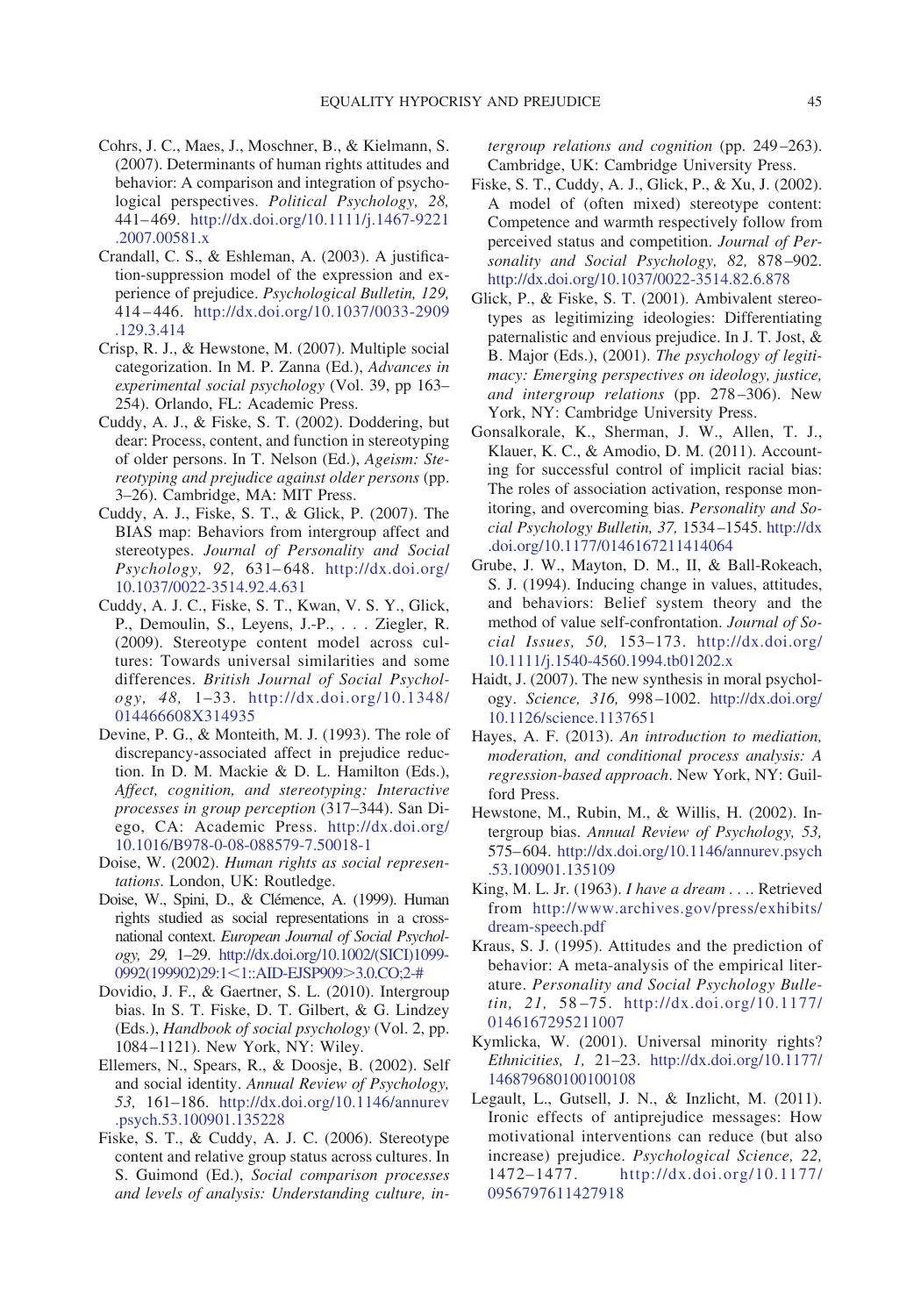- Louis, W. R., & Taylor, D. M. (2005). Rights and duties as group norms: Implications of intergroup research for the study of rights and responsibilities. In N. J. Finkel & F. M. Moghaddam (Eds.), *The psychology of rights and duties* (pp. 105–134). Washington, DC: American Psychological Association.
- Maio, G. R., Hahn, U., Frost, J. M., & Cheung, W.-Y. (2009). Applying the value of equality unequally: Effects of value instantiations that vary in typicality. *Journal of Personality and Social Psychology, 97,* 598–614. <http://dx.doi.org/10.1037/a0016683>
- McFarland, S., & Mathews, M. (2005). Who cares about human rights? *Political Psychology, 26,* 365–385. [http://dx.doi.org/10.1111/j.1467-9221](http://dx.doi.org/10.1111/j.1467-9221.2005.00422.x) [.2005.00422.x](http://dx.doi.org/10.1111/j.1467-9221.2005.00422.x)
- Moghaddam, F. M., & Riley, C. J. (2005). Towards a cultural theory of rights and duties in human development. In N. Finkel & F. M. Moghaddam (Eds.), *The psychology of rights and duties: empirical contributions and normative commentaries* (pp. 75–101). Washington, DC: American Psychological Press. <http://dx.doi.org/10.1037/10872-004>
- Moghaddam, F. M., & Vuksanovic, V. (1990). Attitudes and behavior toward human rights across different contexts: The role of right-wing authoritarianism, political ideology, and religiosity. *International Journal of Psychology, 25,* 455–474. <http://dx.doi.org/10.1080/00207599008247877>
- Plant, E. A., & Devine, P. G. (1998). Internal and external motivation to respond without prejudice. *Journal of Personality and Social Psychology, 75,* 811–832. [http://dx.doi.org/10.1037/0022-3514.75](http://dx.doi.org/10.1037/0022-3514.75.3.811) [.3.811](http://dx.doi.org/10.1037/0022-3514.75.3.811)
- Plant, E. A., & Devine, P. G. (2009). The active control of prejudice: Unpacking the intentions guiding control efforts. *Journal of Personality and Social Psychology, 96,* 640–652. [http://dx.doi.org/](http://dx.doi.org/10.1037/a0012960) [10.1037/a0012960](http://dx.doi.org/10.1037/a0012960)
- Pratto, F., Sidanius, J., Stallworth, L. M., & Malle, B. F. (1994). Social dominance orientation: A personality variable predicting social and political attitudes. *Journal of Personality and Social Psychology, 67,* 741–763. [http://dx.doi.org/10.1037/0022-](http://dx.doi.org/10.1037/0022-3514.67.4.741) [3514.67.4.741](http://dx.doi.org/10.1037/0022-3514.67.4.741)
- Prentice, D. A., & Miller, D. T. (1992). When small effects are impressive. *Psychological Bulletin, 112,* 160–164. [http://dx.doi.org/10.1037/0033-](http://dx.doi.org/10.1037/0033-2909.112.1.160) [2909.112.1.160](http://dx.doi.org/10.1037/0033-2909.112.1.160)
- Rokeach, M. (1973). *The nature of human values*. New York, NY: Free Press.
- Rokeach, M. (1975). Long-term value change initiated by computer feedback. *Journal of Personality and Social Psychology, 32,* 467–476. [http://dx.doi](http://dx.doi.org/10.1037/h0077077) [.org/10.1037/h0077077](http://dx.doi.org/10.1037/h0077077)
- Rutland, A., Killen, M., & Abrams, D. (2010). A new social-cognitive developmental perspective on prejudice the interplay between morality and group identity. *Perspectives on Psychological Science, 5,* 279–291. [http://dx.doi.org/10.1177/](http://dx.doi.org/10.1177/1745691610369468) [1745691610369468](http://dx.doi.org/10.1177/1745691610369468)
- Sherif, M. (1966). *In common predicament: Social psychology of intergroup conflict and cooperation*. Boston, MA: Houghton Mifflin.
- Spini, D., & Doise, W. (1998). Organizing principles of involvement in human rights and their social anchoring in value priorities. *European Journal of Social Psychology, 28,* 603–622. [http://dx.doi.org/](http://dx.doi.org/10.1002/%28SICI%291099-0992%28199807/08%2928:4%3C603::AID-EJSP884%3E3.0.CO;2-P) [10.1002/\(SICI\)1099-0992\(199807/08\)28:4](http://dx.doi.org/10.1002/%28SICI%291099-0992%28199807/08%2928:4%3C603::AID-EJSP884%3E3.0.CO;2-P)<603:: [AID-EJSP884](http://dx.doi.org/10.1002/%28SICI%291099-0992%28199807/08%2928:4%3C603::AID-EJSP884%3E3.0.CO;2-P)>3.0.CO;2-P
- Staerklé, C., & Clémence, A. (2004). Why people are committed to human rights and still tolerate their violation: A contextual analysis of the principleapplication gap. *Social Justice Research, 17,* 389– 406. <http://dx.doi.org/10.1007/s11211-004-2058-y>
- Stellmacher, J., Sommer, G., & Brähler, E. (2005). The cognitive representation of human rights: Knowledge, importance, and commitment. *Peace and Conflict: Journal of Peace Psychology, 11,* 267–292.
- Tajfel, H., & Turner, J. C. (1979). An integrative theory of intergroup conflict. In W. G. Austin & S. Worchel (Eds.), *The social psychology of intergroup relations* (pp. 33–47). Monterey, CA: Brooks/Cole.
- The Equalities Review. (2007). *Fairness and freedom: The final report of the Equalities Review*. London, UK: HMSO. *Retrieved from* [http://webarchive](http://webarchive.nationalarchives.gov.uk/20100807034701/http:/archive.cabinetoffice.gov.uk/equalitiesreview/) [.nationalarchives.gov.uk/20100807034701/](http://webarchive.nationalarchives.gov.uk/20100807034701/http:/archive.cabinetoffice.gov.uk/equalitiesreview/) [http://archive.cabinetoffice.gov.uk/equalitiesreview/](http://webarchive.nationalarchives.gov.uk/20100807034701/http:/archive.cabinetoffice.gov.uk/equalitiesreview/)
- Vasiljevic, M., & Crisp, R. J. (2013). Tolerance by surprise: Evidence for a generalized reduction in prejudice and increased egalitarianism through novel category combination. *PLoS ONE, 8,* e57106. [http://dx.doi.org/10.1371/journal.pone](http://dx.doi.org/10.1371/journal.pone.0057106) [.0057106](http://dx.doi.org/10.1371/journal.pone.0057106)
- Worchel, S. (2005). The rightful place of human rights: Incorporating individual, group, and cultural perspectives. In N. J. Finkel & F. M. Moghaddam (Eds.), *The psychology of rights and duties* (pp. 197–220). Washington, DC: American Psychological Association. [http://dx.doi.org/](http://dx.doi.org/10.1037/10872-009) [10.1037/10872-009](http://dx.doi.org/10.1037/10872-009)